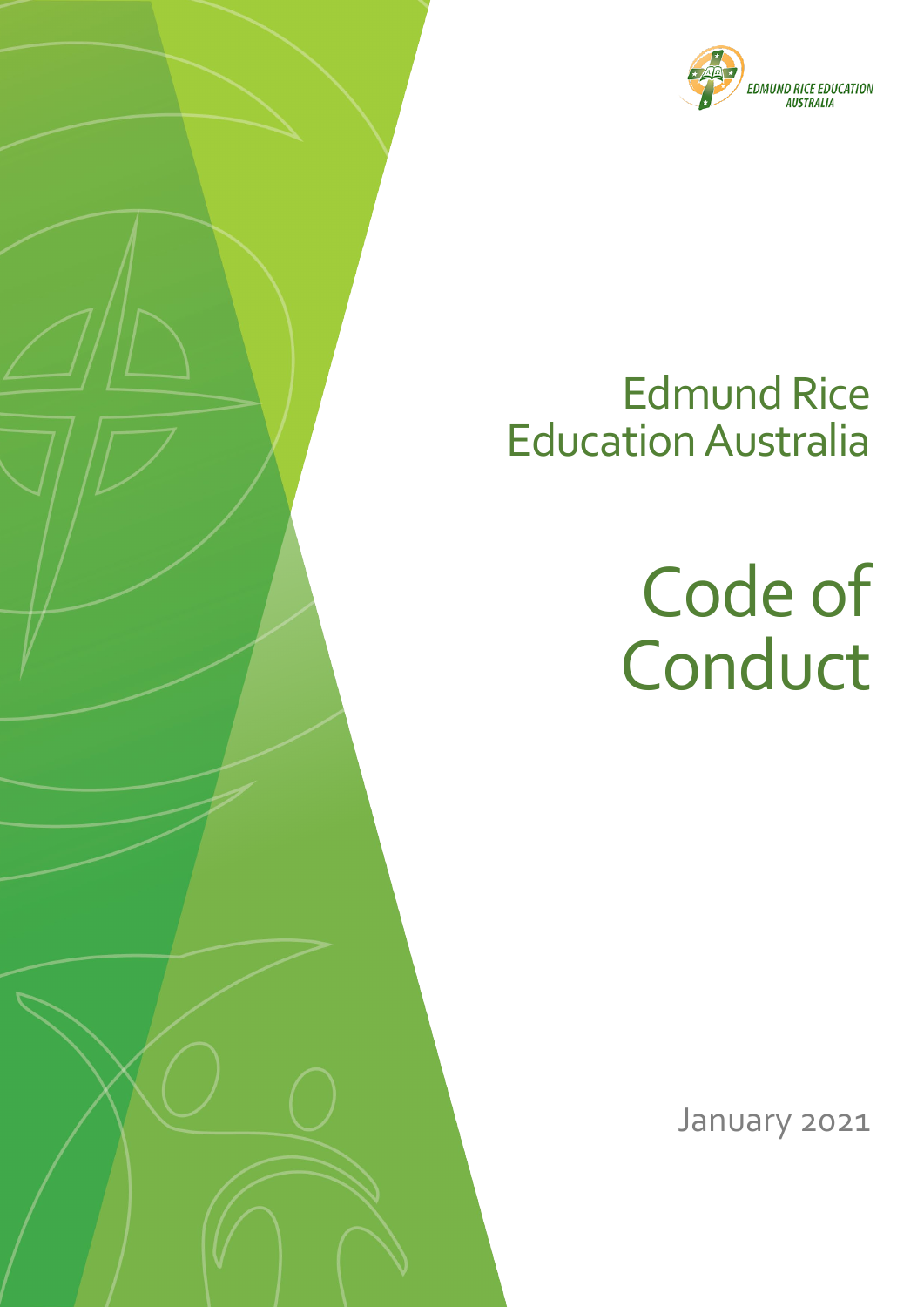# **Contents**

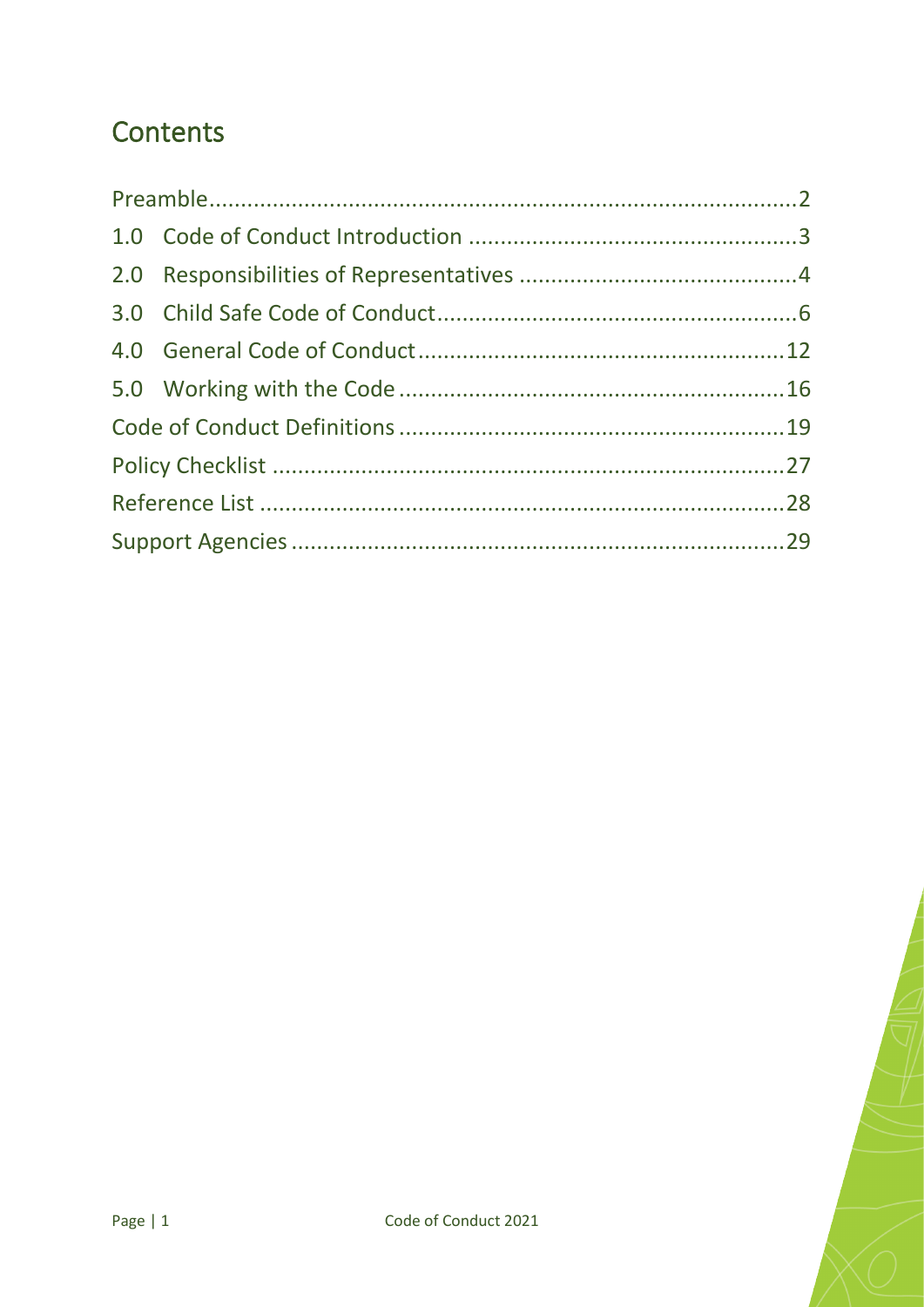# <span id="page-2-0"></span>Preamble

*Edmund Rice Education Australia* is a network of Schools, entities and offices, offering a Catholic education in the tradition of Blessed Edmund Rice. Established by the Christian Brothers in 2007, *Edmund Rice Education Australia* governs the Schools owned by the Brothers at that time, as well as Schools established since then. As a Public Juridic Person (PJP), *Edmund Rice Education Australia* has its own canonical and civil identity but remains closely connected to the Christian Brothers and their ongoing ministry (The Design2014).

This Code of Conduct (Code) details, clarifies and affirms the standards of behaviour expected by *Edmund Rice Education Australia* for members of the *Edmund Rice Education Australia* community, referred to in this Code as **Representatives** of EREA and its schools.

Central to the mission of a Catholic School in the Edmund Rice tradition is an unequivocal commitment to fostering the dignity, self-esteem and integrity of each and every person present within *Edmund Rice Education Australia* and each of its *School* communities. The provision of a safe, supportive and enriching environment is an essential element in achieving this objective.

Within *Edmund Rice Education Australia School* communities, it is expected that *Students* will develop skills and attributes for building positive relationships and it is these same skills that *Edmund Rice Education Australia* expects will be modelled by *Representatives*.

This Code confirms general commitments, including a commitment to, and respect for the teachings and beliefs of the Catholic Church and the values of *Edmund Rice Education Australia* as espoused in the Charter and through the Touchstones. The Touchstones help set the direction and define goals as, following Blessed Edmund's example, *Edmund Rice Education Australia* seeks to make the Gospel a living reality in its communities. It is expected that the conduct of *Edmund Rice Education Australia Representatives* will give evidence to these teachings, beliefs and values.

The Code includes obligations of persons who fulfil the definition of *Representative* and sets out responsibilities which include:

- Interactions with Students, behaviour education of Students and physical contact with Students.
- Interactions between colleagues.
- Expectations regarding the use of Technology.
- Edmund Rice Education Australia's position on Sexual Harassment, Workplace Bullying, Sexual Misconduct, Sexual Offences, Discrimination and Illegal Drugs and alcohol.
- A process for reports and complaints to be made about breaches of the Code.

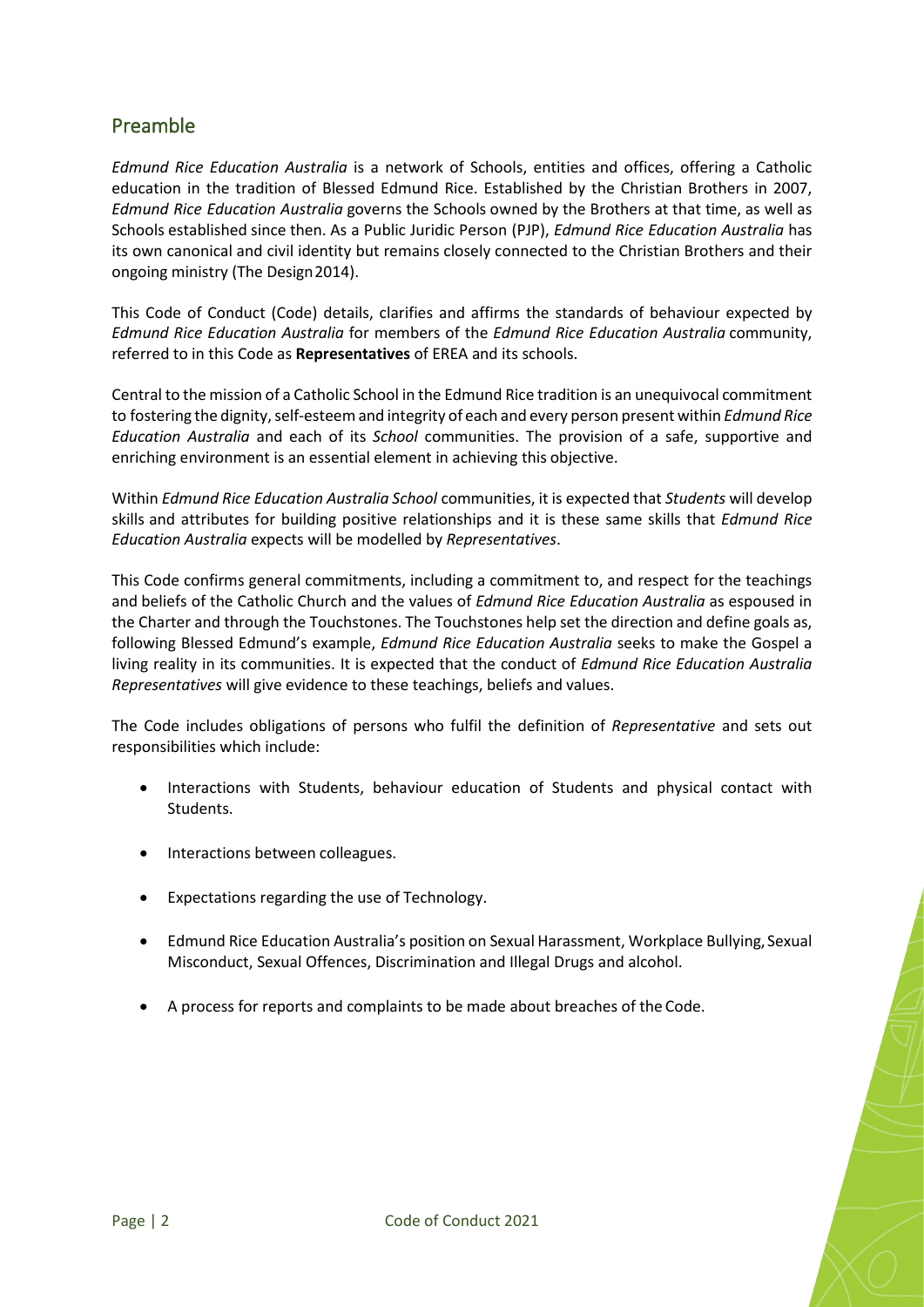# <span id="page-3-0"></span>1.0 Code of Conduct Introduction

#### **1.1 Purpose**

The Code outlines the conduct and expectations required by Edmund Rice Education Australia for Representatives within the Edmund Rice Education Australia community.

#### **1.2 Applicability**

The Code sets out obligations for all [Representatives w](https://hedgeschool.cspace.net.au/CodeofConductDefinitions)ithin the communities of [Edmund Rice](https://hedgeschool.cspace.net.au/CodeofConductDefinitions)  [Education Australia a](https://hedgeschool.cspace.net.au/CodeofConductDefinitions)nd its [Schools a](https://hedgeschool.cspace.net.au/CodeofConductDefinitions)nd entities. The Code must be read carefully in conjunction with the definitions contained at the back of the Code.

#### **1.3 Legal Implications**

An agreement to uphold and comply with the Code is a requirement of employment, and is specified in applicable employment agreement with *[Edmund Rice Education Australia](https://hedgeschool.cspace.net.au/CodeofConductDefinitions)*, its *[Schools](https://hedgeschool.cspace.net.au/CodeofConductDefinitions)* or a related entity. This agreement also means that by signing the employment contract or its equivalent Representatives have accepted responsibility to familiarise themselves on an ongoing basis with the Code and comply with it.

*[Edmund Rice Education Australia](https://hedgeschool.cspace.net.au/CodeofConductDefinitions)* reserves the right to vary the Code as necessary at its sole discretion, in order to reflect and respond to current legislative and organisational needs. Those changes are effective when communicated. The consequences of breaching the Code are set out in [section](https://hedgeschool.cspace.net.au/WorkingwiththeCode) 5.2. It is therefore imperative that Representatives are aware of, and familiar with the Code.

The Code is not intended to be legally binding on Edmund Rice Education Australia and its Schools. To the extent that the Code refers to obligations on Edmund Rice Education Australia and its Schools, those obligations are guidelines only and not contractual terms, conditions or representations on which Representatives should or may rely.

#### **1.4 Review**

The Code will be reviewed annually.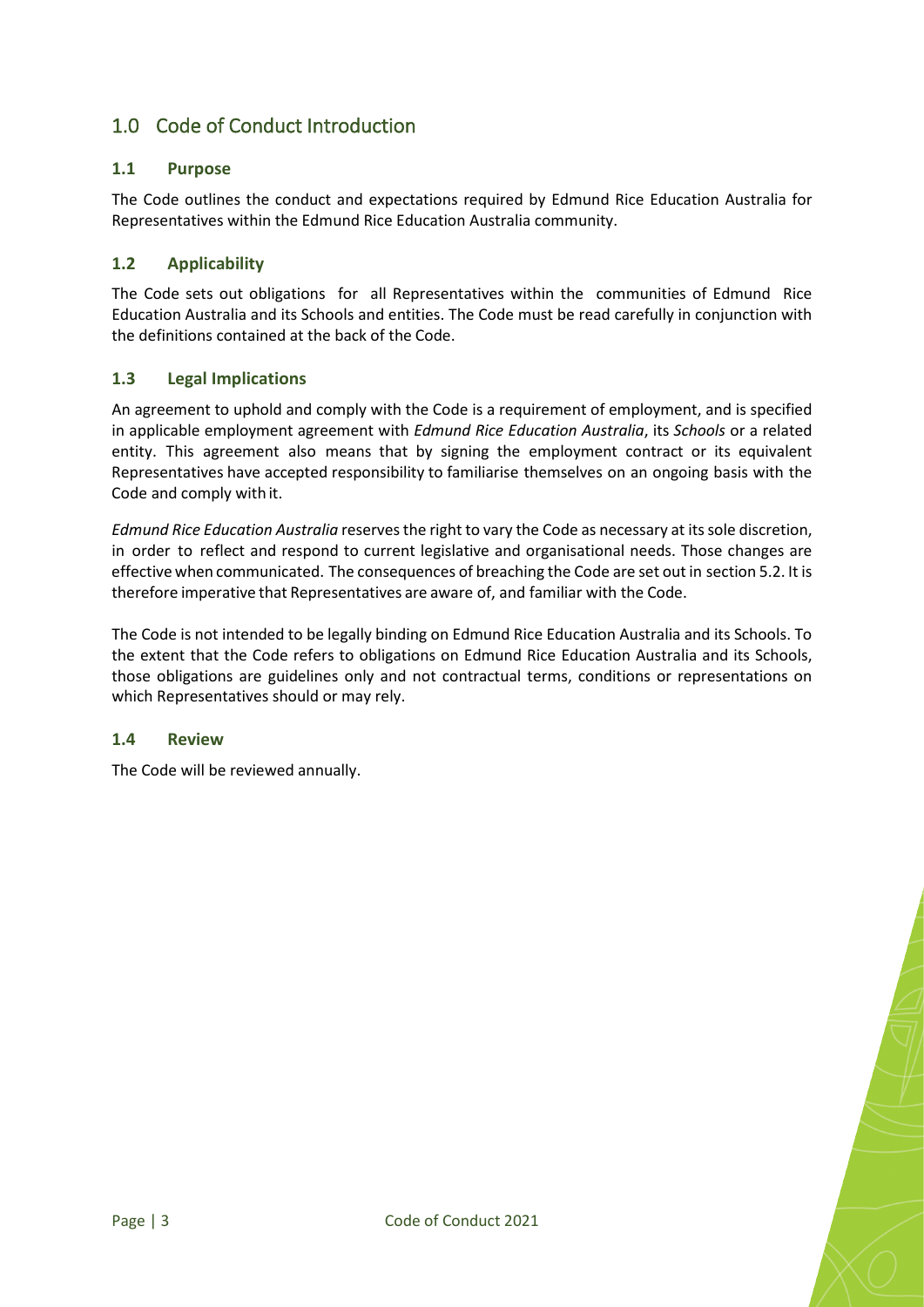## <span id="page-4-0"></span>2.0 Responsibilities of Representatives

Section 2.0 is not intended to diminish responsibilities which may exist for Representatives who have a contractual relationship with Edmund Rice Education Australia or its Schools. The following, nonexhaustive list, includes the responsibilities which Edmund Rice Education Australia expects of its Representatives:

- Accessing and reading the Code.
- Enacting the provisions of the Code in good faith.
- Developing relationships based on mutual respect and courtesy, trust, collegiality, collaboration, and open communication.
- Using constructive methods for resolving any conflict which may arise.
- Abiding by all relevant Policies, including the Child Safe Code of Conduct and the Child Protection Policy / Child Safeguarding Policy.
- Enacting any Duty of Care applying personally to a Representative.
- Contributing to Edmund Rice Education Australia and its Schools enacting a Duty of Care.
- Refraining from conduct which may amount to Misconduct, Sexual Misconduct, a Sexual Offence, Serious Misconduct or otherwise warrant summary dismissal.
- Demonstrating and modelling ethical and moral behaviours.
- Complying with any risk management processes in place, including any risk assessment processes.
- Maintaining appropriate professional qualifications and registrations.
- Abiding by all responsibilities, commitments and duties set out in contracts applying to a Representative.
- Maintaining confidentiality of information and enacting privacy obligations unless disclosure is required by law (including as prescribed by Child Protection Legislation and Child Protection / Safeguarding Policy), or disclosure is required by a professional standard applicable to the Representative, or unless there is risk of Harm or the personal safety of a member of the community.
- Serving Edmund Rice Education Australia and its Schools faithfully, diligently and with due care andskill.
- Respecting the principles of natural justice and procedural fairness in dealing with any complaints against colleagues.
- Avoiding behaviours which are or might objectively be perceived as Workplace Bullying or Sexual Harassment in accordance with Policies.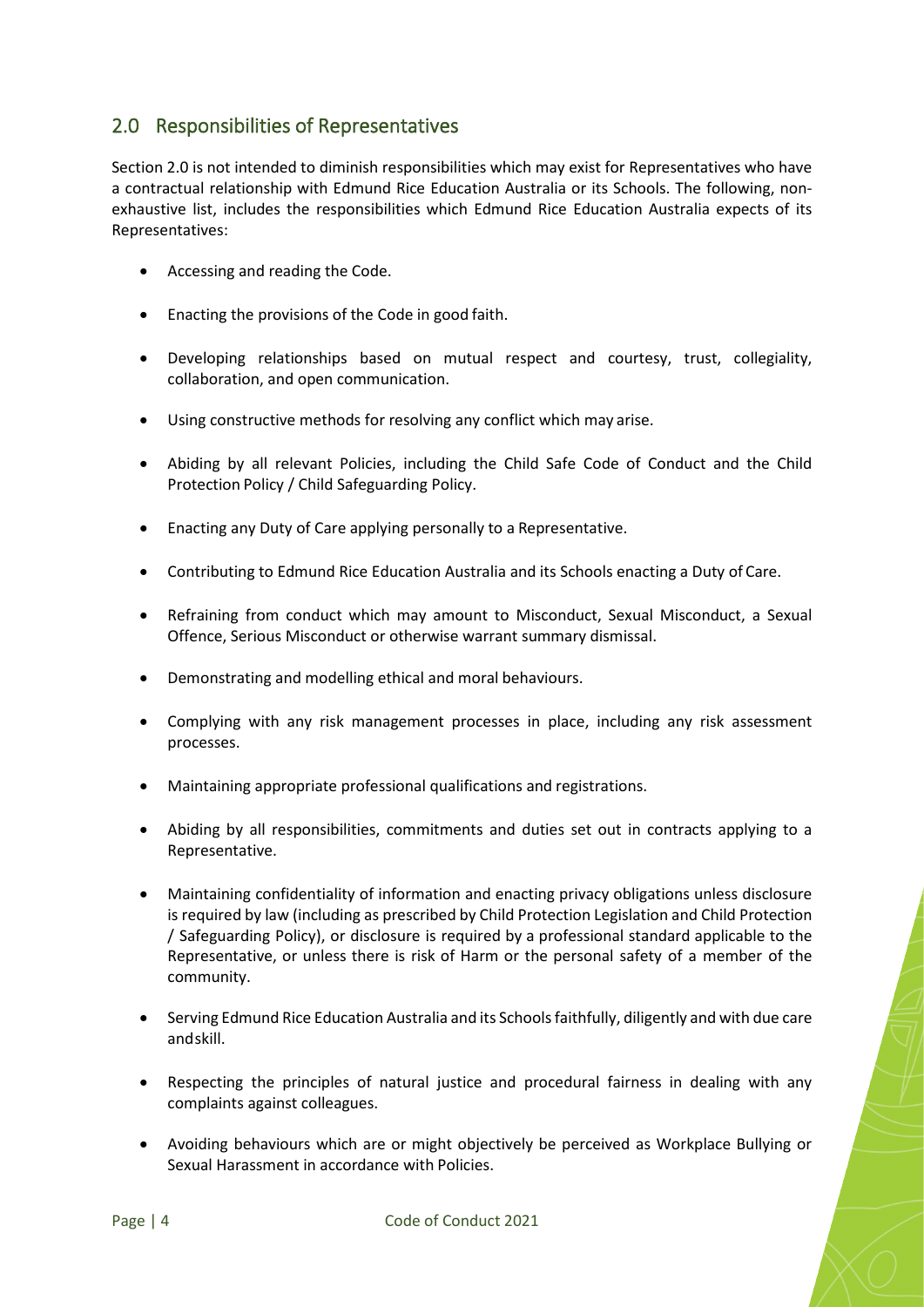- Being truthful when making statements about qualifications, experience andcompetencies.
- Enacting obligations to a standard commensurate with professional skills andqualifications.
- Using the resources of Edmund Rice Education Australia and its Schools only as prescribed in Policies or contracts applying to a Representative.
- Declaring, or avoiding where appropriate, all Conflicts of Interest and otherwise refraining from acting or giving the appearance of acting contrary to the interests of Edmund Rice Education Australia or its Schools.

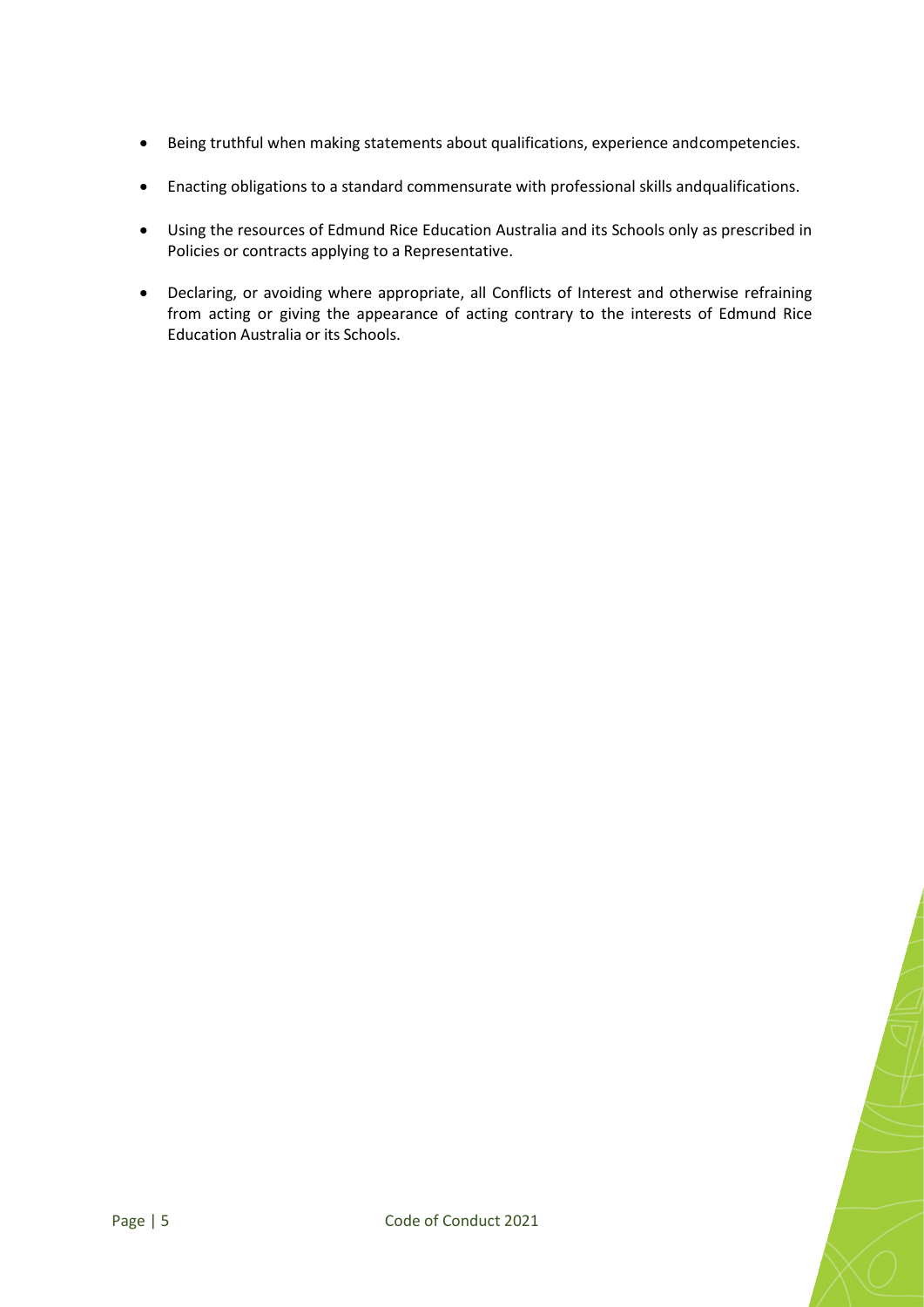# <span id="page-6-0"></span>3.0 Child Safe Code of Conduct

#### **3.1 Introduction**

Edmund Rice Education Australia's vision for ensuring Schools are safe and supportive environmentsis outlined in the Edmund Rice Education Australia Commitment Statement to Child Safety. All Representatives have a responsibility to understand the important and specific role they play individually and collectively to ensure that the wellbeing and safety of all Students is at the forefront of all they do and every decision theymake.

This Child Safe Code of Conduct provides a high-level statement of Professional Boundaries, ethical behaviour and acceptable and unacceptable relationships. It will assist Edmund Rice Education Australia to meet its obligations to have such a defined code as required by various States' Child Protection Legislation. More than this, it reinforces Edmund Rice Education Australia's commitment to providing safe and supportive environments where all children and young people entrusted to our care are affirmed intheir dignity andworth as a person. Children and young people in the Edmund Rice Education Australia community are empowered to have a voice which includes listening and responding to their views and concerns.

This Child Safe Code of Conduct applies to Representatives. Required standards of behaviour for Students and parents / carers to protect Students from Harm are set out in the School's Student Code of Conduct and Parent Code of Conduct.

#### **3.2 Interactions with Students**

Representatives must treat all Students with respect. Representatives hold a unique position of influence, authority, trust and power in relation to Students. As such, it is their duty to establish and maintain Professional Boundaries with Students at all times.

Representatives must:

- abide by Professional Boundaries, acknowledging that interactions with Students by their very nature are open to scrutiny. Representatives should avoid placing themselves or a Student in a compromising position and avoid actual and/or perceived breaches of the Code.
- be familiar with, apply and act in accordance with the \*School/College\*'s Child Protection Program.

Representatives must be vigilant and proactive taking all reasonable steps to protect children from Harm (refer to the Child Abuse Definitions in the \*School/College\*'s Child Protection Program).

#### **3.3 Professional Boundaries**

Representatives must be conscious that their position places significant obligations on them including a requirement to maintain Professional Boundaries. Interactions with Students can extend beyond the School setting, including outside of School hours, outside of School grounds and by any medium of Technology (including social media).

Representatives must ensure that social interactions with Students do not give grounds for allegations against them. Representatives must not initiate or develop a relationship with any Student that is or can be perceived or misinterpreted as having a personal rather than a professional element.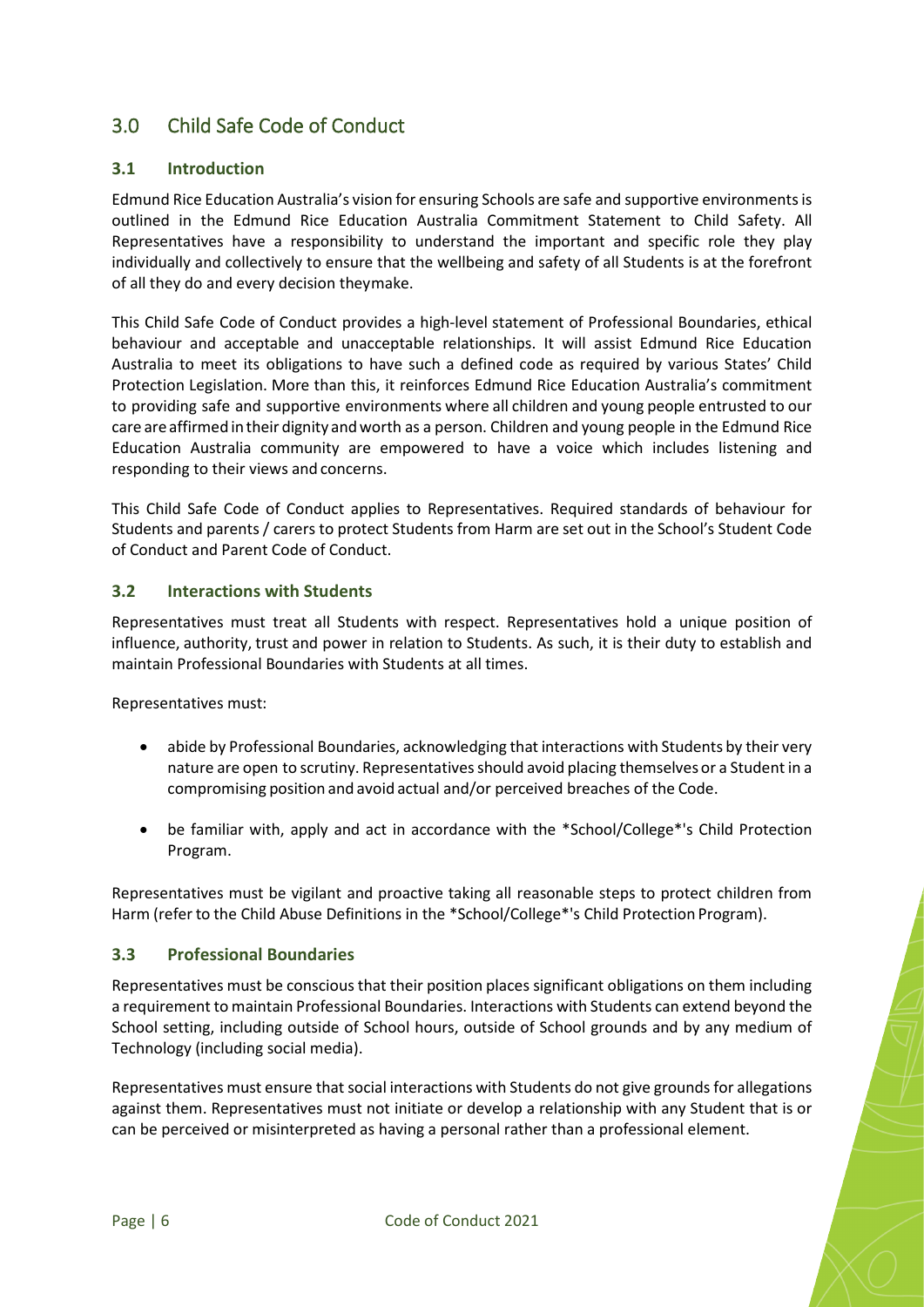Professional Boundaries between a Representative and a Student may be compromised by Representatives:

- Treating a Student with favouritism, or perceived favouritism (ie. by the offering or gifts or special treatment for specific Students);
- Attending parties or socialising with Students outside of organised School events;
- Sharing personal details about their private life with Students; or
- Meeting with Students outside of School hours without permission from the School.

Further to this, Representatives must:

- Not engage in open discussions of an adult nature in the presence of, or which may be overhead by, Students.
- Avoid, as far as possible, situations where they are alone with a Student. In such situations Representatives must adhere to the prescribed School Policy with specific reference to working alone with aStudent.
- Endeavour not to drive a Student in their car unless they have parental permission and do so in accordance with School Policies
- Only engage in paid tutoring or coaching of Students outside of School hours in accordance with School Policies.

Representatives must be aware that the Code applies regardless of:

- The location of where an interaction occurs, whether during or outside School grounds or during or outside School hours.
- A Student's age.
- A Student's consent.
- The consent of parents/guardians and families.
- Circumstances in which a Student initiates an interaction or relationship between the Representative and the Student.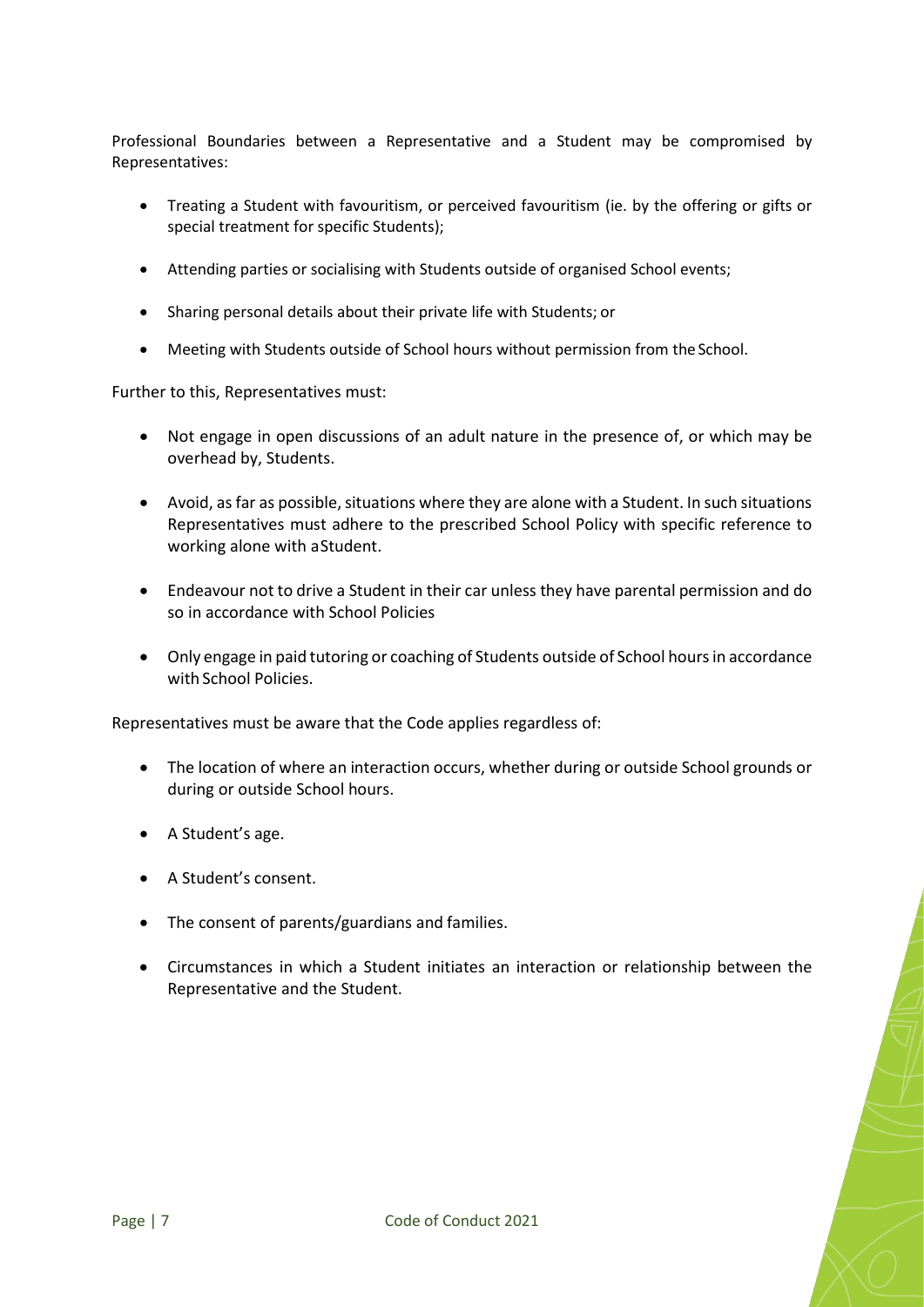#### **3.4 Grooming**

Representatives must not engage in Grooming or Grooming Behaviours (refer to the definition of Grooming in the \*School/College\*'s Child Protection Program). Sexual interaction, including Sexual Misconduct and Sexual Offences, between Representatives and Students is never appropriate and is always unlawful, whether consensual, non- consensual or condoned by parents/guardians.

Representatives should be aware that where a relationship develops with an ex-Student, their employer is entitled to consider whether the Representative's actions suggest/suggested an abuse of their position as a staff member including if Professional Boundaries between the Representative and the Student were infringed. A judgment that abuse of their position has occurred would constitute Serious Misconduct and may result in the Representative's employment being terminated, together with mandated reporting to appropriate child protection agencies.

#### **3.5 Personal Relationships with Students**

Where personal relationships with Studentssuch asfamily relationships and close friendship networks may exist, questions of Conflict of Interest may arise and Professional Boundaries may be tested.

Where such a situation may arise, a Representative is expected to:

- Be appropriately diligent in developing and maintaining Professional Boundaries
- Take steps to ensure any potential Conflict of Interest is avoided
- Comply with the School's Policy to make relevant disclosures to the Child Safety Officer (or equivalent) and/or the Principal.

#### **3.6 Behaviour Education**

Student behaviour education practices in Edmund Rice Education Australia Schools aim to facilitate the development and experience of responsible self-discipline amongst Students and to promote the well-being, safety and effective management of the School community.

Representatives should use positive and affirming language towards Students, and create open, safe and supportive environments where Students are encouraged to interact, socialise and "have a say". Representatives must develop and use effective, consistent and appropriate behaviour education strategies in day to day interactions with Students. These strategies should include clear, consistent and published methods of dealing with inappropriate behaviours. These strategies should reflect and apply the values of Edmund Rice Education Australia and be developed in accordance with relevant Policies and Disability Standards, where applicable.

Students who display recurring challenging behaviours, particularly unsafe behaviours, should be referred to the appropriate person (consistent with the \*School/College\*'s Student Management Policy).

Representatives should exercise prudent judgement and intervene when Students are engaging in bullying behaviour towards others or acting in a humiliating or vilifying way (consistent with a School's Student Management Policy).

#### **The use of any form of child abuse, corporal punishment or other degrading punishment is explicitly forbidden.**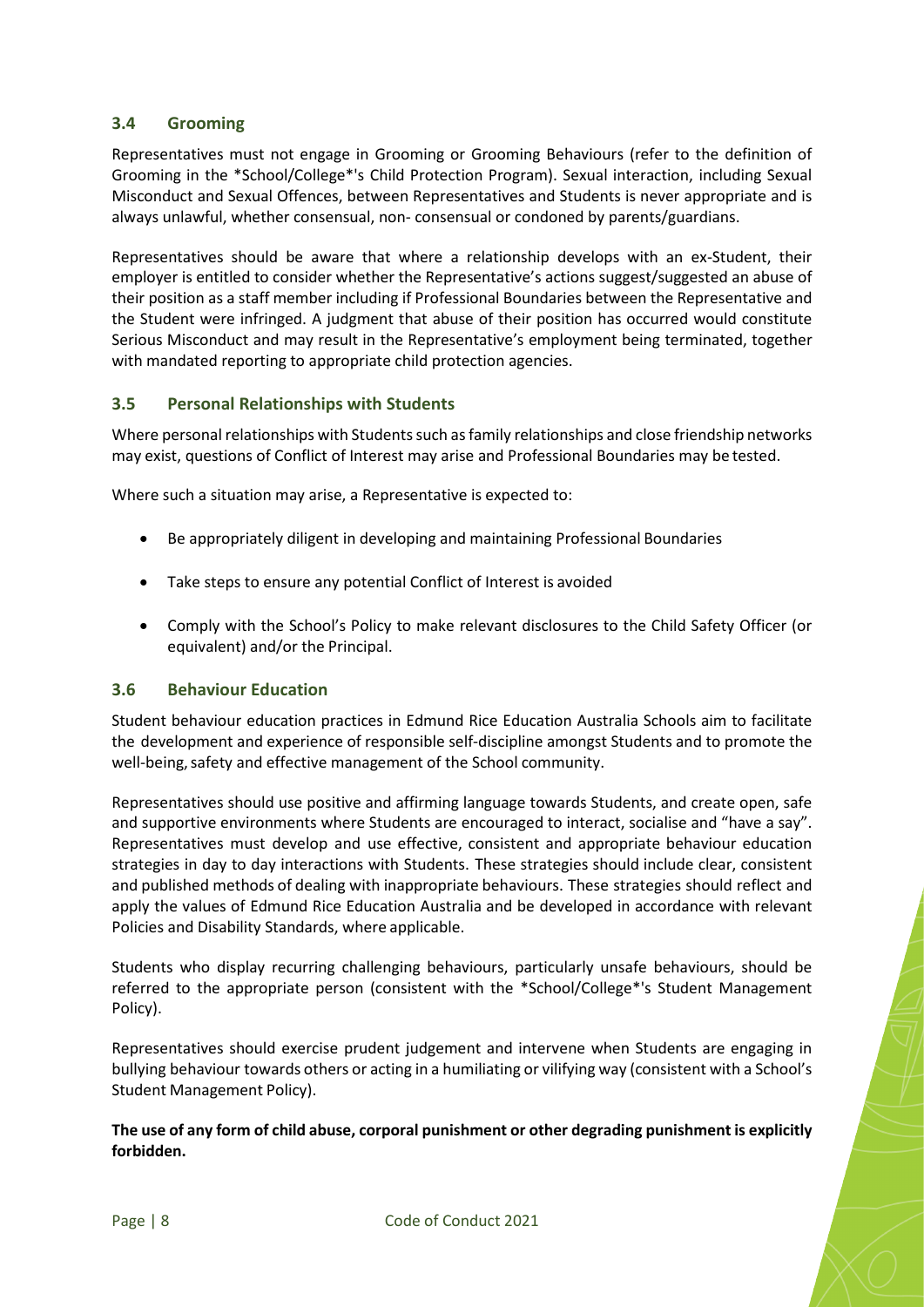#### **3.7 Physical Contact with Students General**

Representatives are required to develop and exercise prudent judgment and sensitivity regarding appropriate physical interactions with Students.

Edmund Rice Education Australia expects that when physical contact with a Student is necessary within the teaching/learning experience, Representatives must exercise caution to ensure that the contact is appropriate and acceptable for the duty to be performed. Representatives must not initiate unnecessary physical contact with a Student or do things of a personal nature that a Student can do for themselves, such as toileting or changing clothes.

Examples of situations where physical contact with a Student may be necessary, beneficial and/or supportive include:

- Assisting Students with special needs, for example to allow a Student to engage with a teaching/learning experience or the curriculum in general in accordance with School Policies and Disability Standards.
- Assessing a Student who is injured or ill. One should advise the Student of what they intend to do and, where possible, seek the Student's consent and have a colleague present.
- Teaching sport, music and other activities where physical handling of a Student is required to demonstrate a particular action or skill.
- Restraining a Student (consistent with the School's policies regarding Restrictive Interventions) when the Student, other Students, Representatives or others are being harmed or are in imminent danger of being harmed.
- A congratulatory handshake.

Edmund Rice Education Australia expects that any physical contact as referred to in the above examples:

- Is only acceptable if the contact is reasonable for the purpose of the management or care of theStudent.
- Must be appropriate given the age, maturity, health or other characteristics of theStudent.
- Should be consistent with any individual behaviour education plan in place for that Student.

#### **3.8 Physical Contact with Students: Risk and Response**

As any physical intervention involves some risk of injury, Representatives must weigh this risk against the risks involved in failing to physically intervene when it may be warranted. Intervention may be warranted when a Student, other Students, Representatives or others are being harmed or are in imminent danger of being harmed. Such interventions should be employed as measures of last resort required to ensure safety and protection (ie. physical interventions, including physical restraints, removals or escorts in accord with the School's policies regarding Restrictive Interventions) or to contain and/or control the behaviour of Students in circumstances such as:

• A Student attacking a Representative or third party.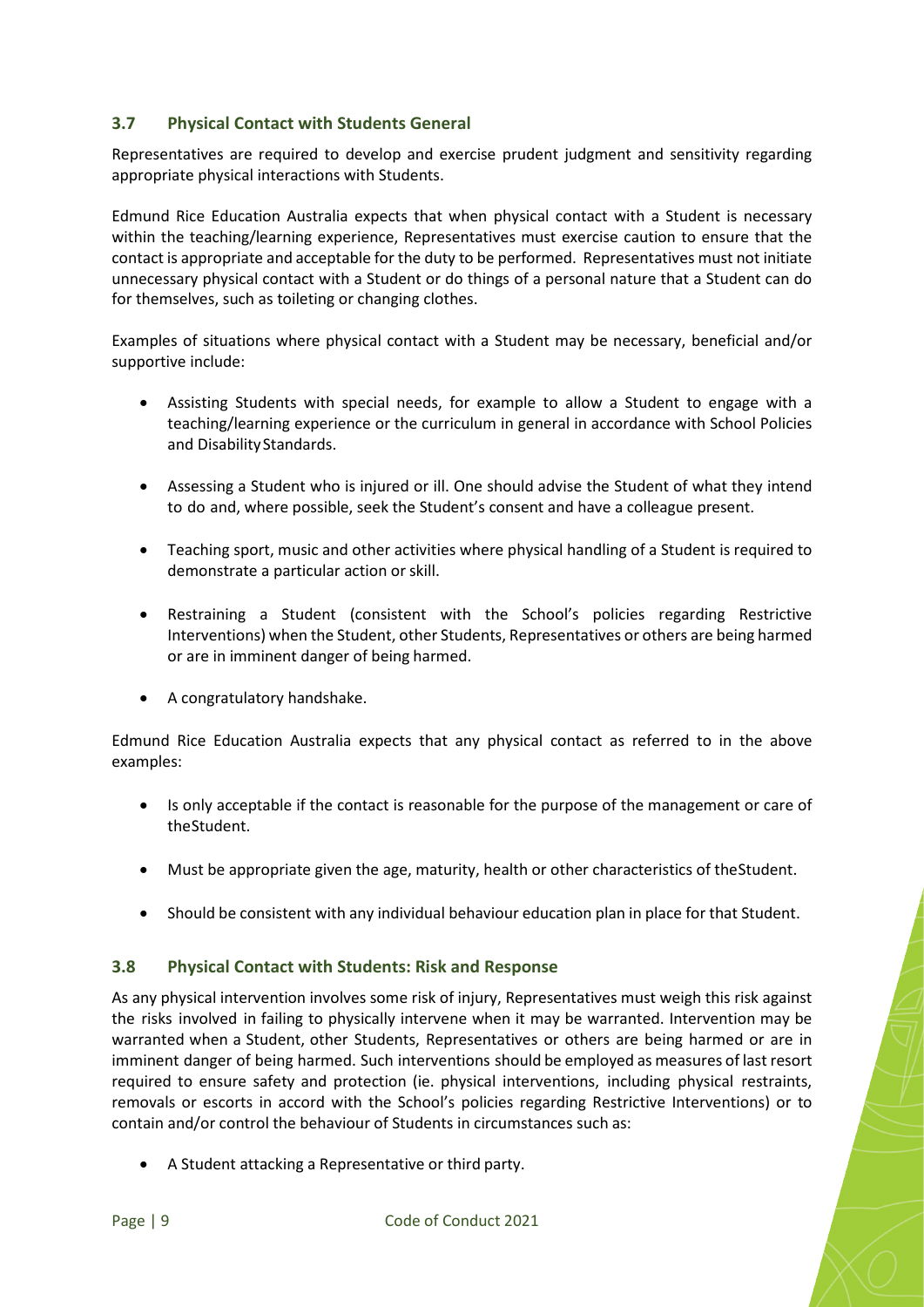- A Student attacking another Student.
- Students physically fighting.
- A Student causing, or at risk of causing, injury to themselves or others.
- A Student misusing dangerous materials, substances or objects where it is likely that this will cause imminent harm.
- A Student placing themselves (deliberately or inadvertently) in a dangeroussituation.
- A Student being attacked by a third party.

All Representatives using physical interventions are responsible and accountable for the manner in which they exercise that authority. Representatives must report all physical interventions to the Principal or Deputy Principal. Principals would then report the same to the Regional Director or the Chair Youth+.

NB. The same physical contact guidelines apply during off-campus excursions and camps. School Excursion Policies may reference additional guidelines (ie. in the case of dormitory supervision).

#### **3.9 Use of Technology**

Representatives are expected to adhere to the following guidelines regarding electronic communications with Students (consistent with any School Acceptable Usage and Social Media Policies):

- All use of Technology should be for educational purposes or for the organisation of cocurricularevents;
- All email communication between Representatives and Students should be via the School email system and reflect the Professional Boundaries between Representative and Student;
- All online contact between Representatives and Students should be via School systems and reflect the Professional Boundaries between Representatives and Student;
- Representatives should ordinarily not give out their personal telephone numbers to Students. In cases where this is necessary, contact by personal telephone numbers must reflect the Professional Boundaries between Representative and Student;
- Representatives should not exchange personal social media or instant messenger account details with Students or accept friend/follow requests or engage in any contact via social media or instant messaging;
- Representatives should not exchange personal pictures with Students;
- Representatives should not take or publish (including online) photos, movies or recordings of a Student without School authority; and
- Any Student personal contact numbers or other personal contact details made available to the School should only be used for School communications.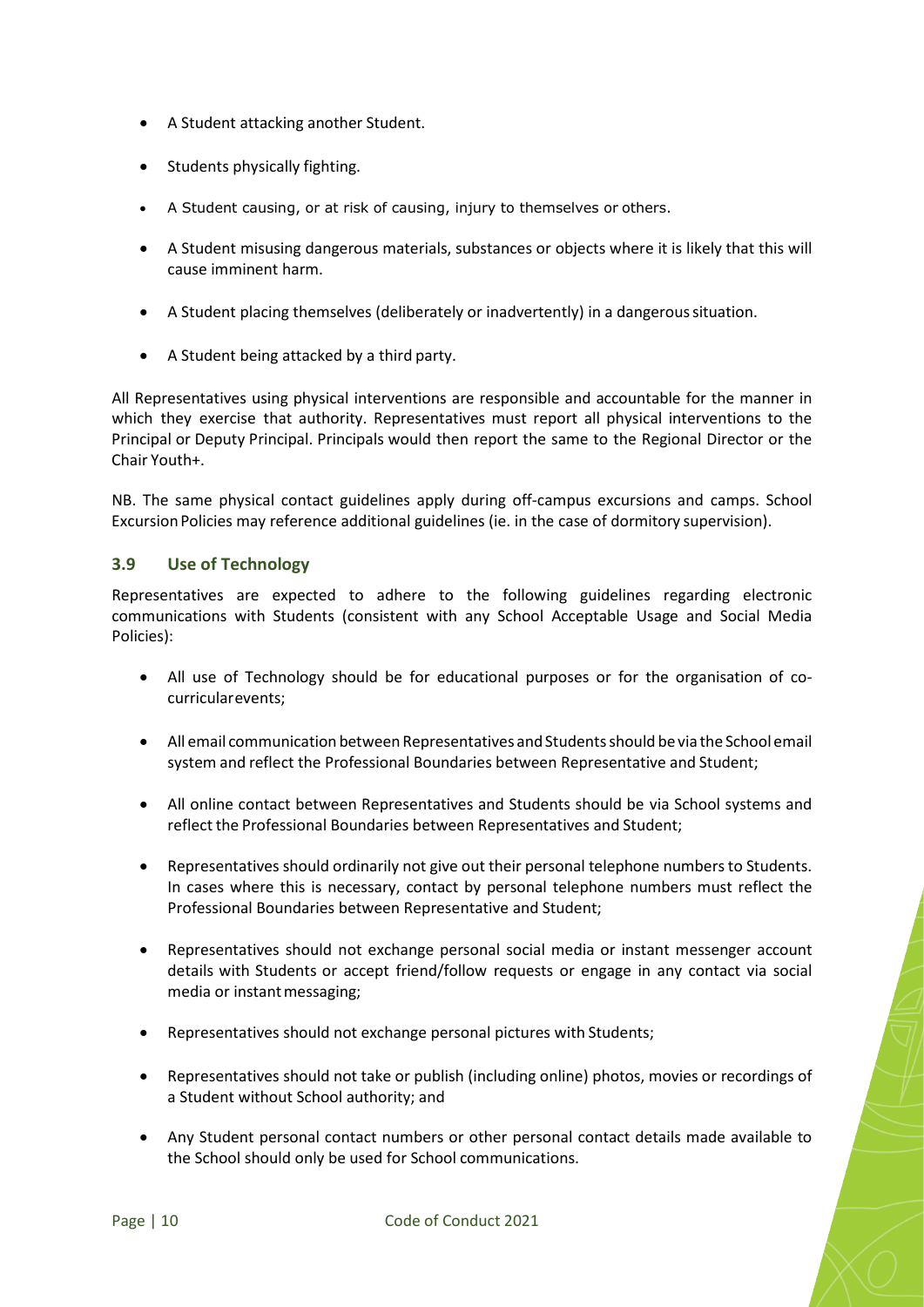#### **3.10 Inclusivity Principle**

Representatives are expected to promote the safety, participation and empowerment of all Students. Particularly, Representatives must:

- Promote the cultural safety, participation and empowerment of Aboriginal and Torres Strait Islander Students
- Promote the culture safety,participation and empowerment of Studentswith culturally and/or linguistically diverse backgrounds
- Promote the safety, participation and empowerment of Students with a disability
- Promote the safety, participation and empowerment of Students who are otherwise vulnerable

Representatives should not express personal views or discriminate against any Student based on culture, race, ethnicity, disability or sexuality.

#### **3.11 Reporting**

Representatives with concerns about conduct which falls below the standards expected by this Child Safe Code of Conduct might refer to:

- The definition of Harm; and
- The Definitions and Key Risk Indicators within the School's Child Protection Program.

Representatives must report any allegations of child abuse and concerns about child safety, including actual or perceived breaches of this Child Safe Code of Conduct, to one of the School's Child Safety Officers (or equivalent). This may include any concerns that Grooming, Sexual Misconduct or a Sexual Offence has been committed against a Student or that a Student has been the subject of Harm. Representatives must ensure their legal and mandatory reporting obligations are met, consistent with the School's Procedures for Responding to and Reporting Allegations of Child Abuse within the School's Child Protection Program.

Where an allegation of Harm is made, a Representative will ensure as quickly as possible that the Student involved is safe. The police should be called (000) if there are immediate concerns for the Student's safety.

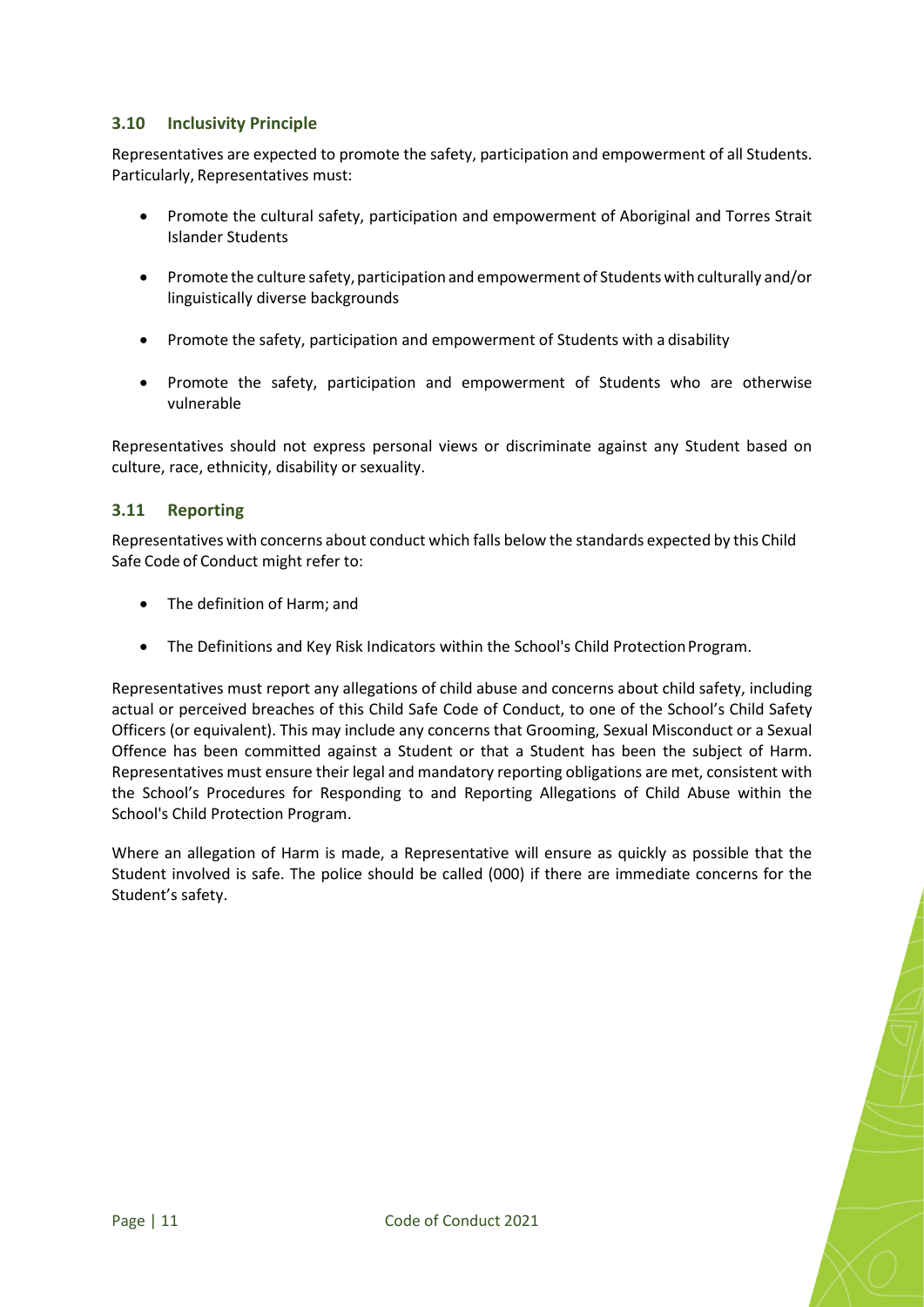# <span id="page-12-0"></span>4.0 General Code of Conduct

#### **4.1 Care for Colleagues**

In the spirit of nurturing individual and collective wellbeing, Representatives are expected to:

- Contribute to an atmosphere of respect, courtesy, trust, collegiality, collaboration, and open communication.
- Recognise and respect the individual potential, professional practice and talents ofcolleagues.
- Encourage openness and tolerance among colleagues.
- Use constructive methods for resolving any conflict which may arise.
- Respect the principles of natural justice in dealing with any complaints against colleagues.
- Not engage in behaviours which are or might objectively be perceived as Discrimination, Workplace Bullying or Sexual Harassment in accordance with Policies.

Representatives with concerns regarding the health and welfare of colleagues (physical, mental, emotional or intellectual) should take counsel from the Principal or the Deputy Principal. If Representatives are not able to make such contact they should contact the Regional Director or the Chair Youth+. Concerns about a Principal should be reported to the Regional Director or the Chair Youth+.

Representatives within the National or Regional Offices of Edmund Rice Education Australia should seek counsel from the Executive Director.

#### **4.2 Use of Technology**

Edmund Rice Education Australia expects that all Representatives will abide by relevant School Technology Policies. In particular:

- Observe copyright regulations and licensing terms and conditions relevant to the Technology.
- Observe confidentiality and preserve confidential information of Edmund Rice Education Australia and its Schools when using Technology.
- Respect the privacy of Students and not post online any information about a Student that may identify them (such as their name, age, contact details) without School authority;
- Not engage in Sexual Misconduct (which includes Grooming), Sexual Harassment, Sexual Offences, Workplace Bullying or Discrimination using Technology.
- Not bring themselves, Edmund Rice Education Australia or the School into disrepute by inappropriate personal online behaviours.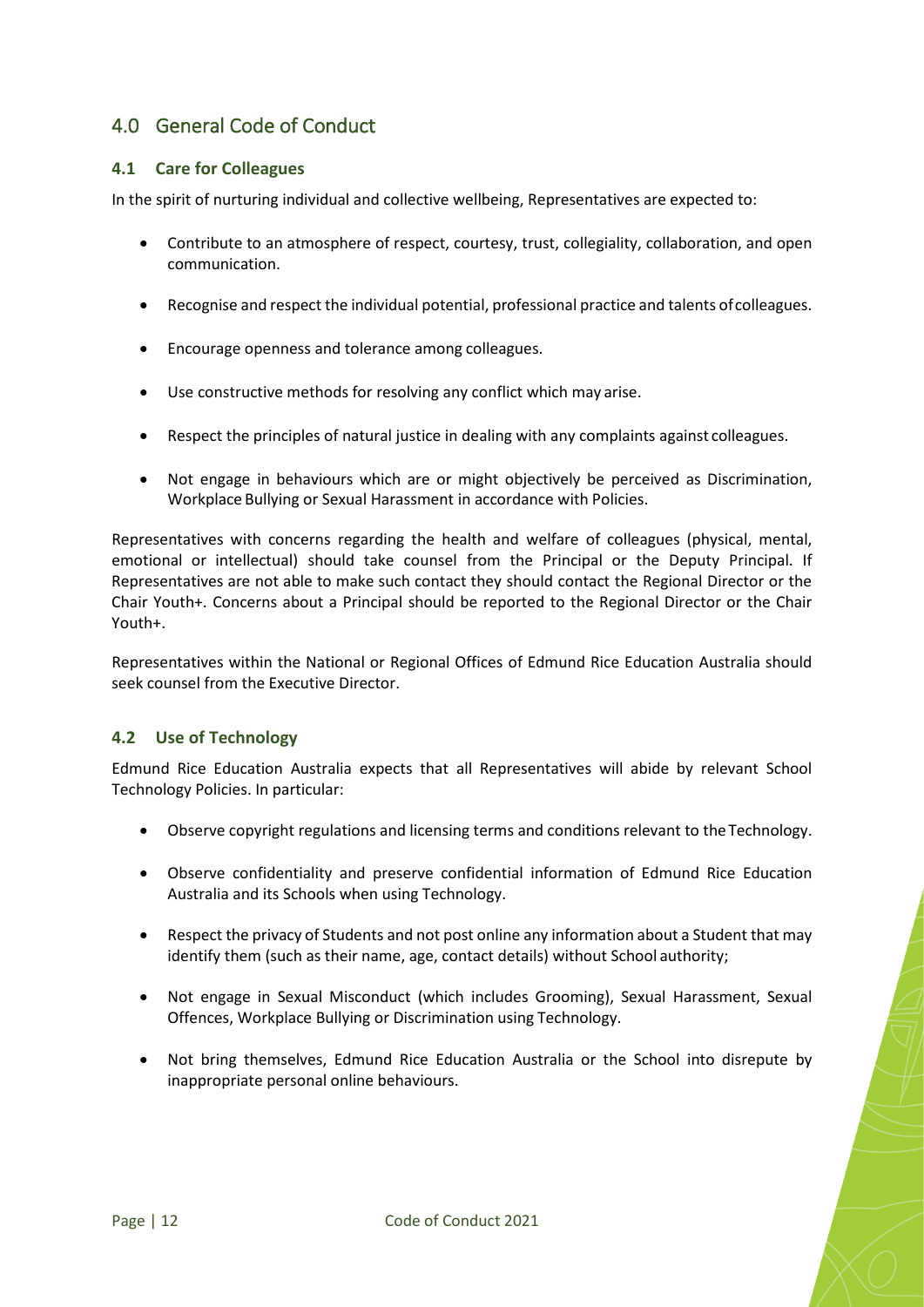#### **4.3 Legal and Illegal Drugs, Alcohol and Tobacco: Introduction**

Representatives should be aware that personal conduct and lifestyle may have an adverse effect on Edmund Rice Education Australia, its Schools and their own personal or professional reputation. Representatives must consciously act to maintain their personal and professional integrity on occasions when alcohol, legal and Illegal Drugs and tobacco may be present.

Representatives experiencing difficulties in relation to Illegal Drugs, alcohol or tobacco are encouraged to access the Employee Assistance Program (ACCESS) or the Principal or Deputy Principal for assistance.

During employment or engagement, Edmund Rice Education Australia may require a Representative to undergo a drug and alcohol test, to monitor compliance with this Code and work health and safety legislation if Edmund Rice Education Australia or a School suspects, on reasonable grounds, that a Representative is working under the influence of Illegal Drugs or alcohol. Reasonable grounds for testing can be established if a Representative's behaviour, actions or conduct (whether observed by or reported to Edmund Rice Education Australia or the School) suggests that the Representative is under the influence of Illegal Drugs and/or alcohol.

#### **4.3.1 Legal and Illegal Drugs**

Representatives must:

- Not distribute Illegal Drugs.
- Not condone use of Illegal Drugs.
- Not condone misuse of legal drugs (ie. medication).
- Only distribute legal drugs (ie. medication) in accord with School Policies and as directed by the Principal, Deputy Principal, or Regional Director, and as set out in a medical plan with application to a particular Student.
- Not be under the influence of Illegal Drugs during business hours or during times where a Representative has responsibility for Students and/or Representatives or is otherwise fulfilling responsibilities to Edmund Rice Education Australia or its Schools.

#### **4.3.2 Alcohol**

Representatives, during or after School hours, must not:

- Distribute alcohol to Students.
- Condone use of alcohol by Students.
- Be under the influence of alcohol during business hours or during times where they have responsibility for Students and/or Representatives or are otherwise fulfilling responsibilities to Edmund Rice Education Australia or its Schools.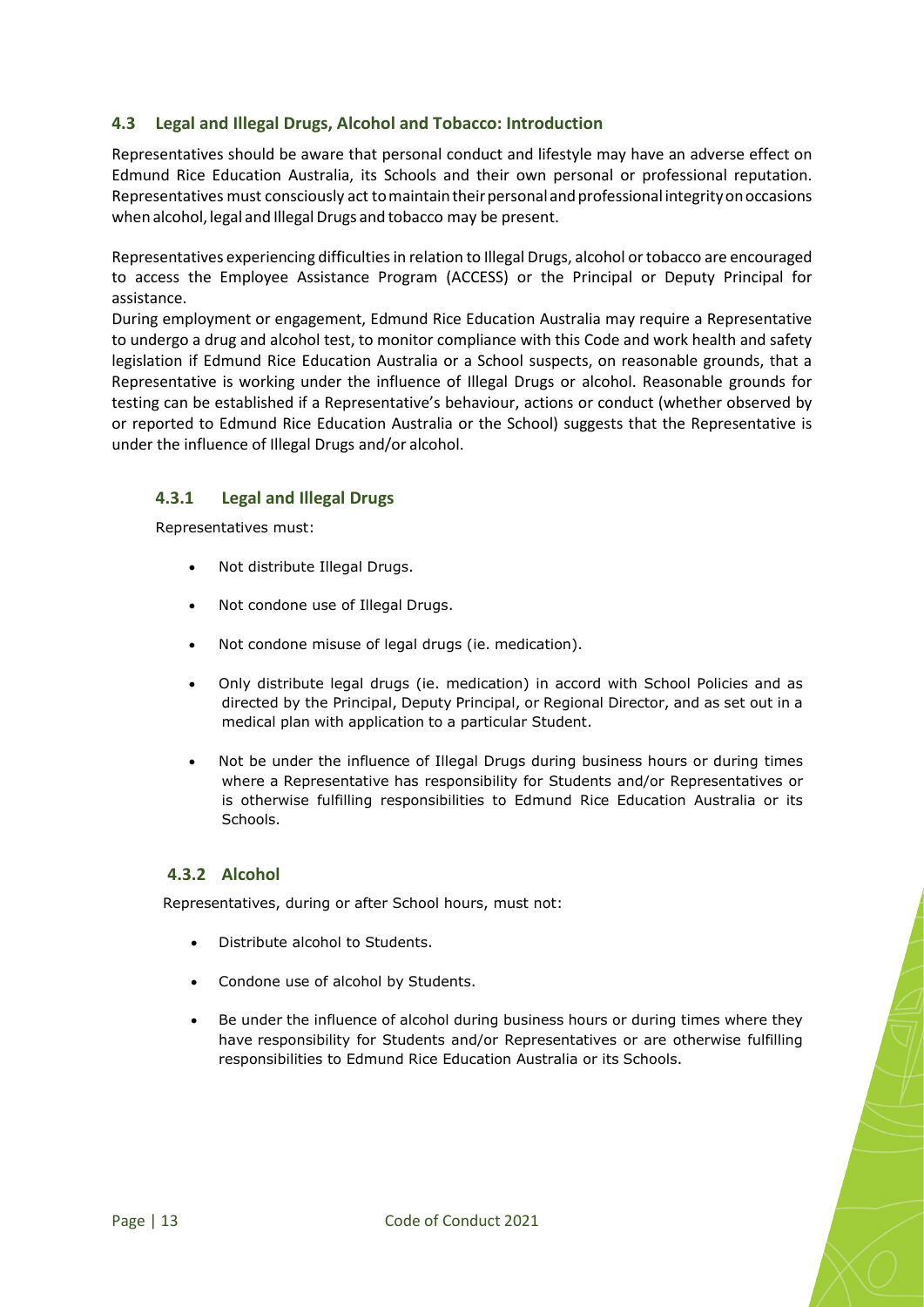#### **4.3.3 Tobacco**

Edmund Rice Education Australia and its Schools are smoke free areas. Smoking is not permitted on Edmund Rice Education Australia premises or any School premises, or during times where a Representative has responsibility for Students.

Representatives must not:

- Distribute tobacco or tobacco products to Students.
- Condone use of tobacco by Students.

#### **4.4 Discrimination, Harassment and Sexual Harassment**

Discrimination, Harassment and Sexual Harassment is never condoned by Edmund Rice Education Australia or its Schools and is unlawful under the following legislation:

#### **Federal**

Sex Discrimination Act 1984 (Cth) Racial Discrimination Act 1975 (Cth) Disability Discrimination Act 1992 (Cth) Age Discrimination Act 2004 (Cth) Australian Human Rights Commission Act 1986 (Cth) Fair Work Act 2009 (Cth)

#### **State/Territory**

```
Anti-discrimination Act 1991 (Qld) 
Anti-discrimination Act 1977 (NSW) 
Equal Opportunity Act 2010 (Vic) 
Equal Opportunity Act 1984 (SA) 
Discrimination Act 1991 (ACT) 
Discrimination Act 1998 (Tas)
Anti-Discrimination Act 1996 (NT) 
Equal Opportunity Act 1984 (WA)
```
The perpetrator of Discrimination, Harassment or Sexual Harassment can be subject to legal proceedings if they engage in the conduct described in this Code. Edmund Rice Education Australia and its Schools will not indemnify a Representative found to have acted in breach of antidiscrimination or human rights legislation.

Edmund Rice Education Australia and its Schools can also be held to be vicariously liable (ie. be held responsible) for Discrimination, Harassment or Sexual Harassment in the workplace, and must take reasonable steps to prevent Discrimination and Sexual Harassment from occurring,& respond appropriately to resolve incidents of Discrimination and Sexual Harassment.

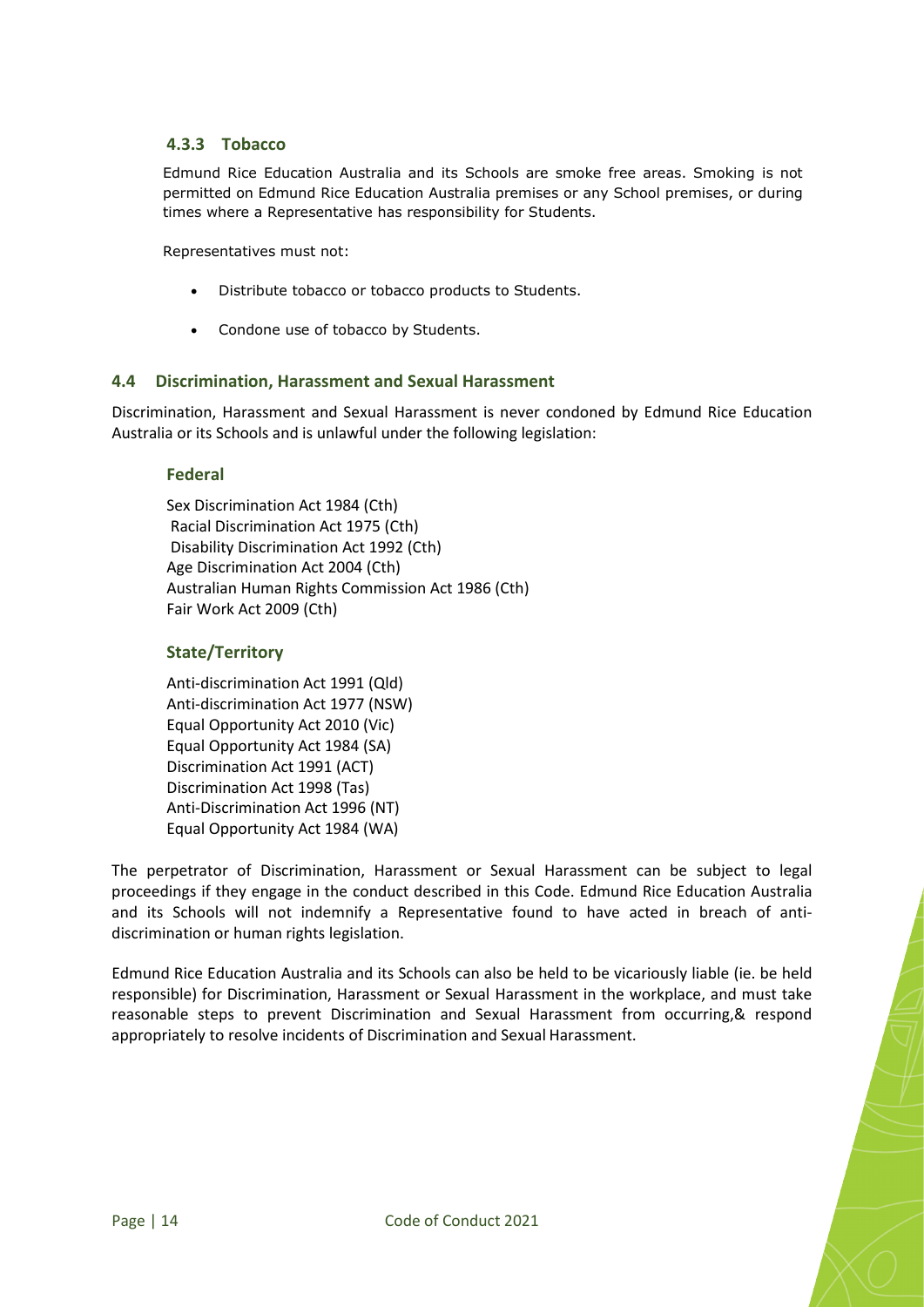#### **4.5 Workplace Bullying**

Workplace Bullying is not acceptable and never condoned by Edmund Rice Education Australia or its Schools. Representatives must not engage in Workplace Bullying and must abide by all relevant Policies. Reasonable management action carried out in a reasonable manner is not Workplace Bullying.

#### **4.6 Fraud, Theft and Corruption**

Edmund Rice Education Australia and its Schools adopt a 'zero tolerance' approach to fraud, theft and corruption and any such acts will not be tolerated in any form. Examples include:

- Theft of cash, consumables or equipment by Representatives;
- False or misleading timesheets (ie. dishonestly claiming payment for time not worked);
- False or misleading expense claims (ie. dishonestly claiming a business expense);
- False invoicing (ie. dishonestly providing invoices for goods or services not supplied in accordance with the description in the invoice);
- False accounting (ie. dishonestly allowing the reporting of incorrect or misleading financial results); and
- The misuse of the Representative's position or authority for personal or financial gain.

Representatives are required to immediately report any possible fraud, theft or corruption as soon as possible to Edmund Rice Education Australia or the relevant School.

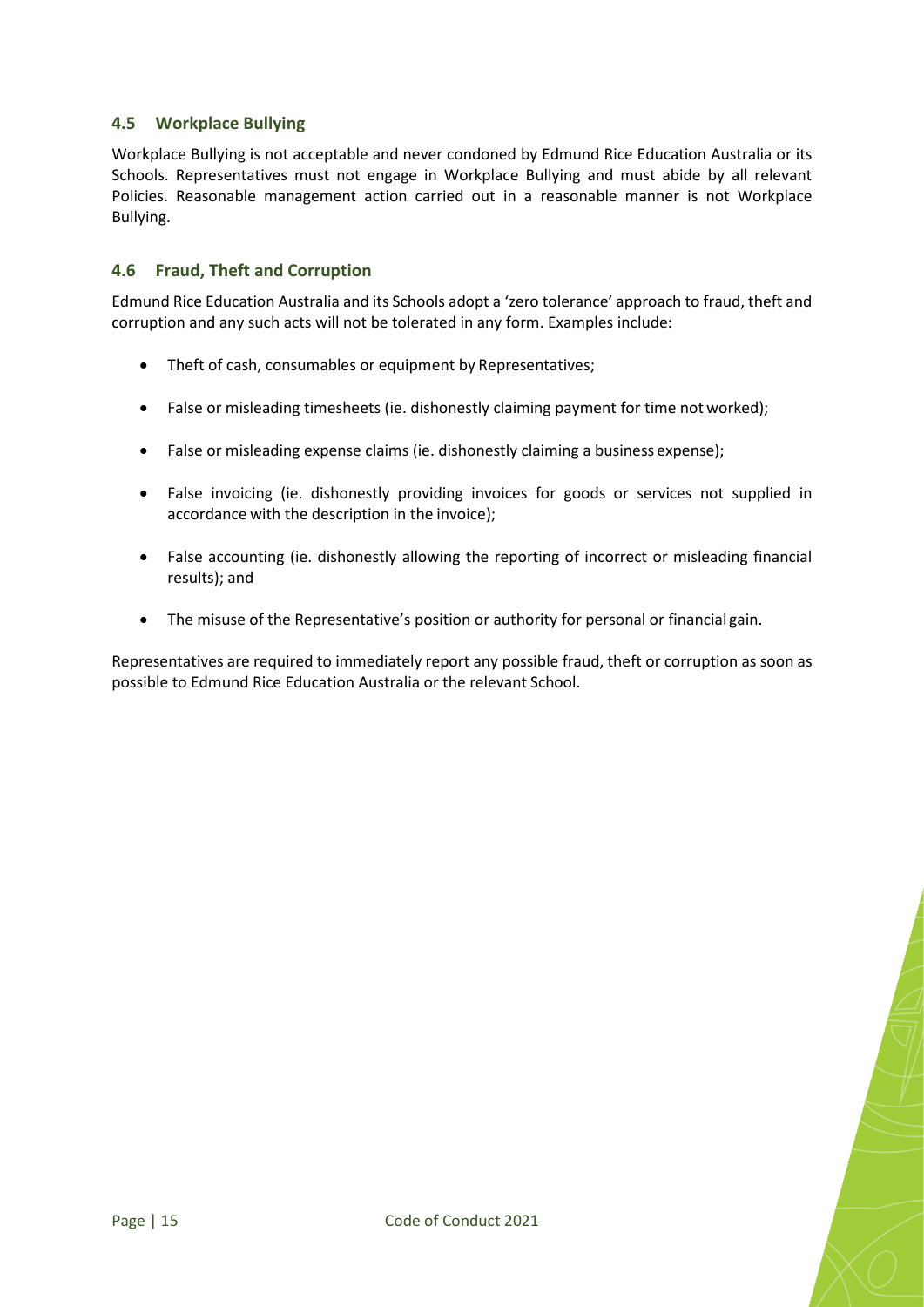# <span id="page-16-0"></span>5.0 Working with the Code: Breaches and Reporting

Edmund Rice Education Australia has developed the Code to be of support to Representatives in Edmund Rice Education Australia and its Schools to uphold professional standards for the benefit of all. However, in those cases where professional standards are not met, there needs to be clarity about reporting and resolution of issues.

#### **5.1 Implementation**

The Code is implemented through a combination of:

- Training and development in child safety and professional standards for Representatives;
- Education and information for Students and parents/guardians;
- Effective communication and incident management notification procedures;
- Effective record keeping procedures; and
- Initiation and corrective actions where necessary.

#### **5.2 Breaches**

A breach of the Code may be:

- A disciplinary matter for Edmund Rice Education Australia (and may result in performance management, formal warning, suspension, demotion or termination in accordance with industrial processes).
- A disciplinary matter for a School (and may result in performance management, formal warning, suspension, demotion or termination in accordance with industrial processes).
- A contractual matter (breach, termination).
- Professional misconduct referred to relevant authorities.
- Reportable conduct reported to relevantauthorities.
- A regulatory matter referred to relevant authorities.
- A breach of statute referred to relevant authorities.
- A criminal matter referred to relevant authorities.
- A civil matter referred for legal advice and remedy.
- Any disciplinary process in relation to a breach of the Code will be managed with procedural fairness and in keeping with the principles of natural justice.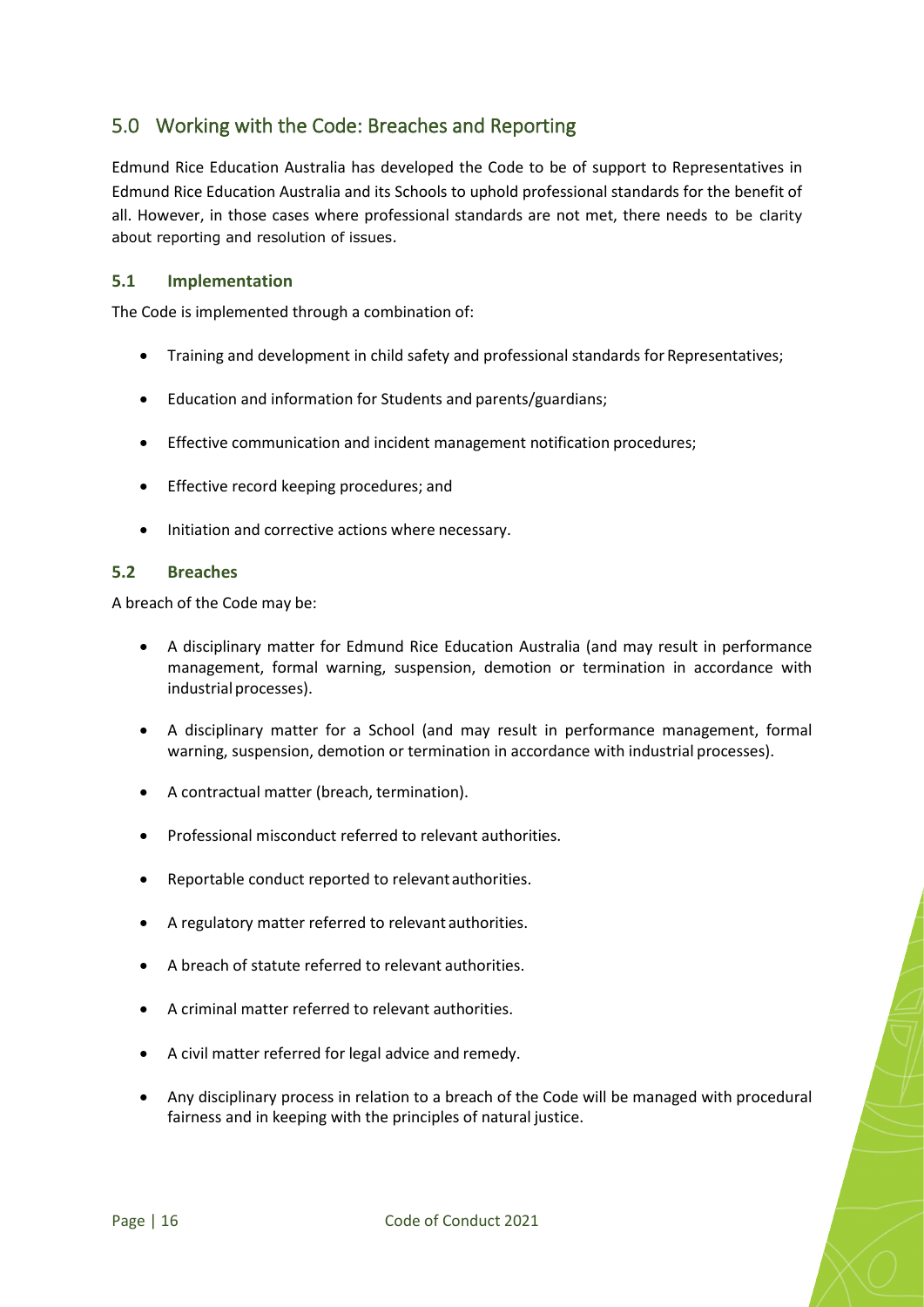Edmund Rice Education Australia (and if authorised by Edmund Rice Education Australia, its Schools) retain discretion in responding to breaches of the Code.

Representatives acknowledge that a potential or actual breach of the Code may expose Edmund Rice Education Australia and its Schools to significant reputational damage and public scrutiny as a result of a Representative's conduct (which may include conduct outside of School hours). These factors will be taken into account when considering the scope of any allegations made under this Code, and any disciplinary action that may be taken as aresult.

#### **5.3 Reporting Guide**

The Code requires the accountability of all Representatives. The Code requires Representatives to report certain acts, omissions and/or failures to the Principal, the Deputy Principal, the Regional Director, the Chair of Youth+, or the Executive Director as prescribed.

Formal complaints, including breaches of the Code, must be made according to Policies;

- EREA Complaints Handling Policy and Guidelines
- EREA Workplace Bulying, Discrimination and Harassment Policy and Guidelines

Vexatious complaints will not be accepted. Representatives who make vexatious complaints may face disciplinary action by Edmund Rice Education Australia or the Principal.

#### **5.4 Procedures for Settling Disputes**

The EREA Internal Grievance Policy sets out procedures that apply to all grievances or disputes between a Representative and Edmund Rice Education Australia or a School in respect to any dispute relating to the Code.

In the event of a Representative having a grievance or dispute, the Representative shall in the first instance attempt to resolve the matter with the immediate supervisor, who shall respond to such a request as soon as reasonably practicable under the circumstances. Where the dispute concerns alleged actions of the immediate supervisor the Representative may bypass this level in the procedure.

If the grievance or dispute is not resolved at the level it has been lodged, the Representative may refer the matter to the next level of management. Such discussion should take place in a timely manner.

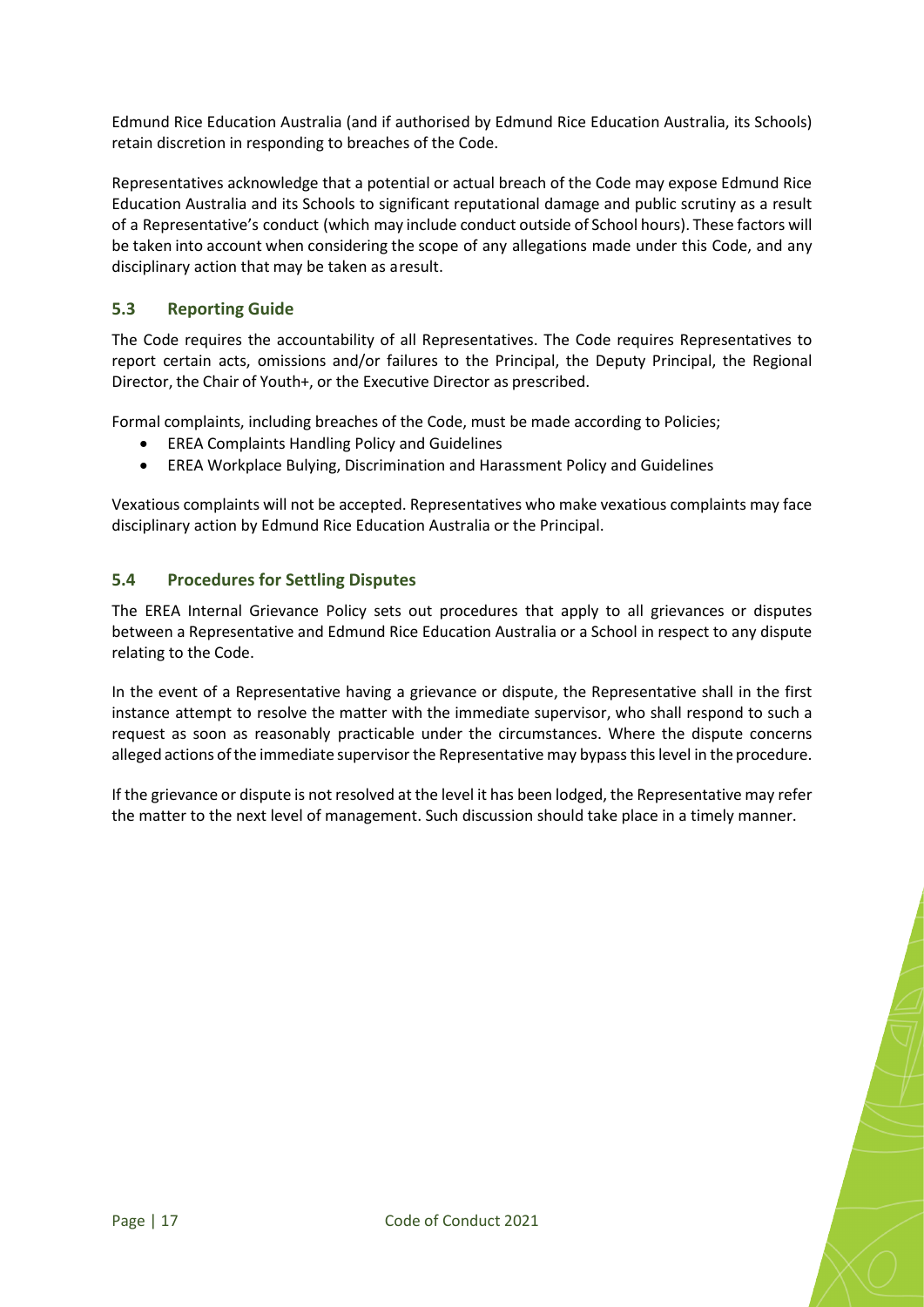#### **5.5 Queries**

Any questions, comments or concerns in regard to the Code or its application should in the first instance be directed to the Principal or the Deputy Principal.

Further questions, comments or concerns in regard to the Code or its application should then be directed to the respective Regional Director or the Chair of Youth+:

Northern Region: +61 7 3737 6700 Eastern Region: +61 7 3737 6700 Southern Region: +61 3 9426 3200

Western Region: +61 3 9426 3200

Any reports required to be made to Edmund Rice Education Australia pursuant to the Code should be directed to:

Executive Director: +61 3 9426 3209

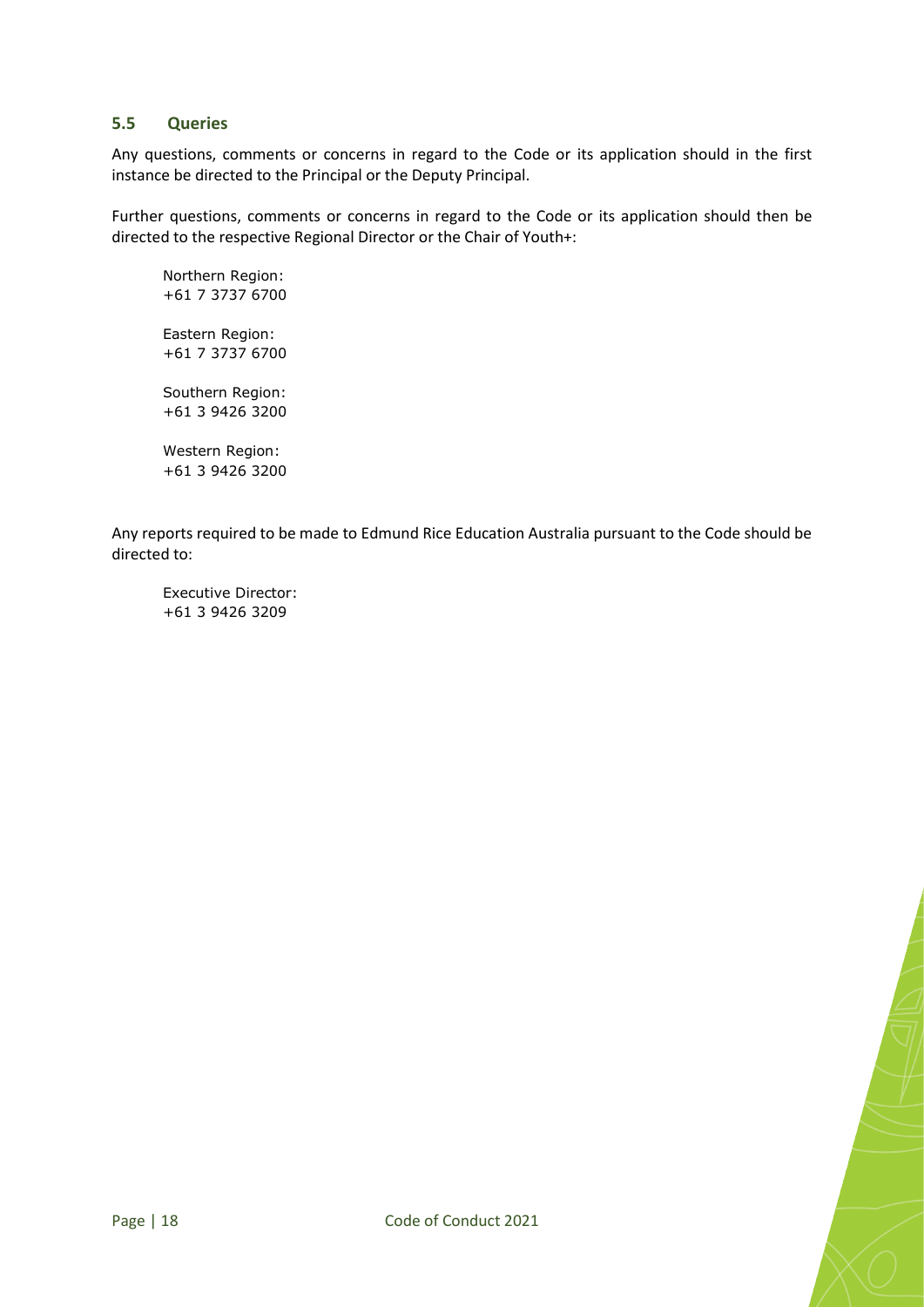# <span id="page-19-0"></span>Code of Conduct Definitions

*Chair Youth+* refers to a person who is employed by Edmund Rice Education Australia and who undertakes the role of Chair Youth+; contact details of the current Chair Youth+ are set out in section 5.5.

Child Protection Legislation means child protection legislation:

- Enacted in each State and Territory of Australia;
- As it is in force and as it may be amended by the relevant legislature from time to time;and
- Which bestows obligation and responsibility on Edmund Rice Education Australia and its Schools;
- And is to be applied throughout the Code such that a Representative's obligations are in respect of the Child Protection Legislation applying in the jurisdiction in which the Representative engages with Edmund Rice Education Australia or its Schools.

*Child Abuse* may take the form of physical abuse, sexual abuse, emotional abuse and/or neglect. (See *Harm Caused to a Student*)

*Child Protection / Child Safeguarding Policy(ies)* means the child protection policies:

- Encompassing the relevant Child Protection Legislation;
- Developed and enacted by Edmund Rice Education Australia;
- Developed and enacted by Schools;
- As it is in force and as it may be amended by Edmund Rice Education Australia or its Schools from time to time;
- And is to be applied throughout the Code such that a Representative's obligations are in respect of the Child Protection Policy applying in the jurisdiction in which the Representative engages with Edmund Rice Education Australia or its Schools.

*Child Safety Officer(s)*\* means the person or persons a School has identified as having responsibilities as a Child Safety Officer and who is identified within the relevant Child Protection Program.

\*(NOTE: Known as Student Protection Contacts in Queensland).

*Conflict(s) of Interest* refers to a situation where a conflict arises for an individual between two competing interests. These are often, but not exclusively, interests of public duty versus private interests. A Conflict of Interest can be actual, potential or perceived.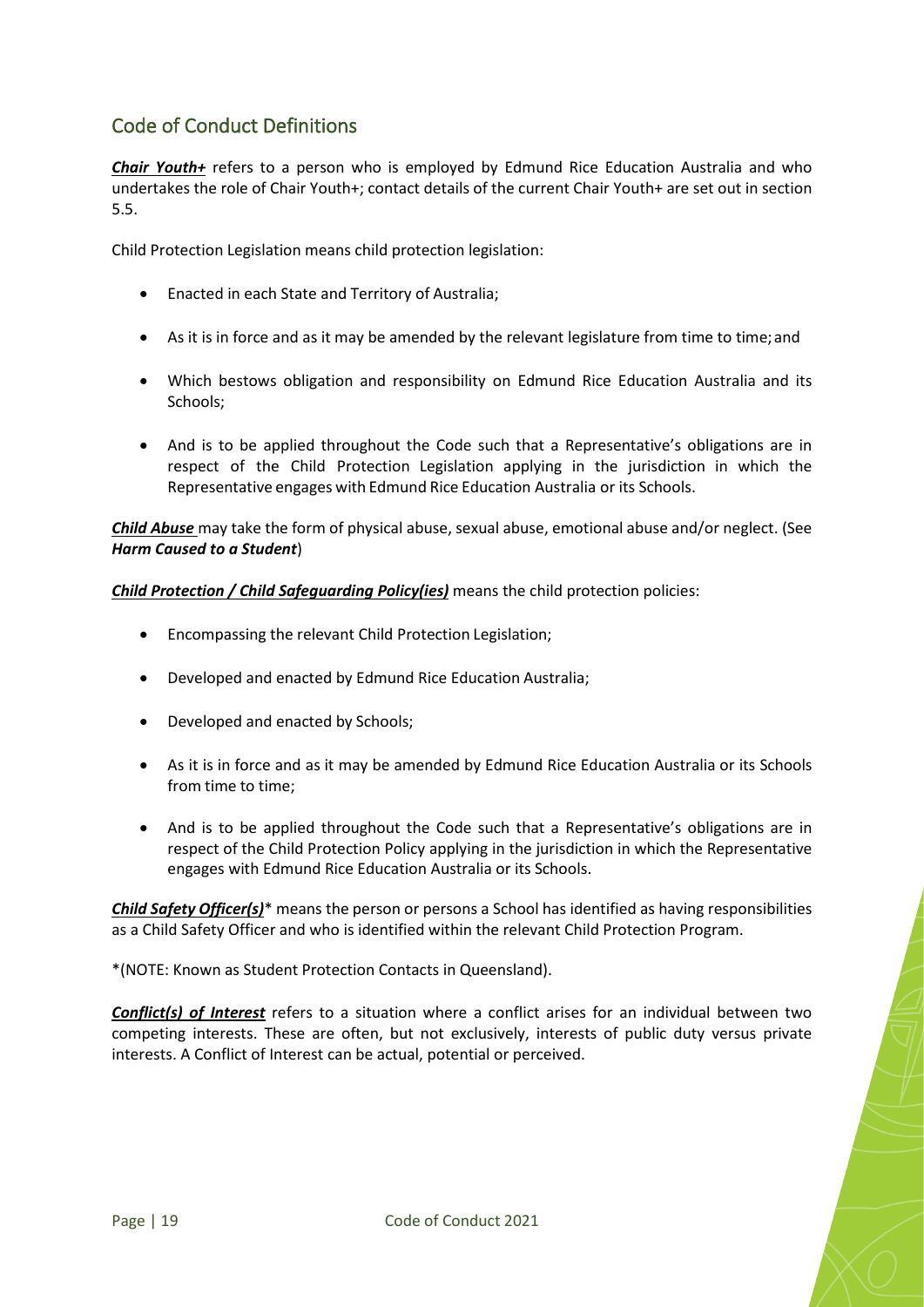*Corporal Punishment* involves any punishment in which physical force is used and intended to cause some degree of pain or discomfort, however light; typically involving hitting the child with the hand or with an implement ; and can also include, for example, forcing child to stay in an uncomfortable position. It does not include the use of reasonable physical restraint to protect a child or others from harm.

*Degrading Punishment*refers to any punishment which is incompatible with respect to human dignity, including corporal punishment and non-physical punishment which belittles, humiliates, denigrates, scapegoats, threatens, scares or ridicules the child.

The following list provides Representatives with a guide to behaviours that are unacceptable as they are contrary to good professional practice and Edmund Rice Education Australia values and may result in emotional distress or psychological Harm to a Student. Such behaviours include but are not limited to:

- Using an object, such as a ruler, book or whiteboard marker to gain a Student's attention in a hostile or inappropriate physical manner.
- Restraining/holding a Student for any purpose other than when a Student's actions cause or threaten to cause imminent harm to themselves or others and consistent with the School's Restrictive Interventions Policy.
- Hitting or kicking a Student.
- Pushing, pulling, shoving, grabbing, pinching or poking a Student, including by their clothing.
- Shaking or forcibly handling a Student.
- Targeted and sustained criticism, belittling or teasing.
- Intimidating a Student.
- Swearing at a Student.
- Using sarcasm to humiliate.
- Using names or nicknames to undermine the self-confidence of a Student.
- Locking a Student in a confined space or forcing a child to stay in an uncomfortable position.
- Refusing biological needs as a means of punishment.
- Criticising a Student rather than the Student's actions.
- Practices which instil fear or using fear as a means of controlling a Student.
- Practices which cause a Student to feel alienated.

*Disability Standards* means the Disability Standards for Education 2005 formulated under the Disability Discrimination Act 1992 (Cth) and which came into effect in August 2005. The Disability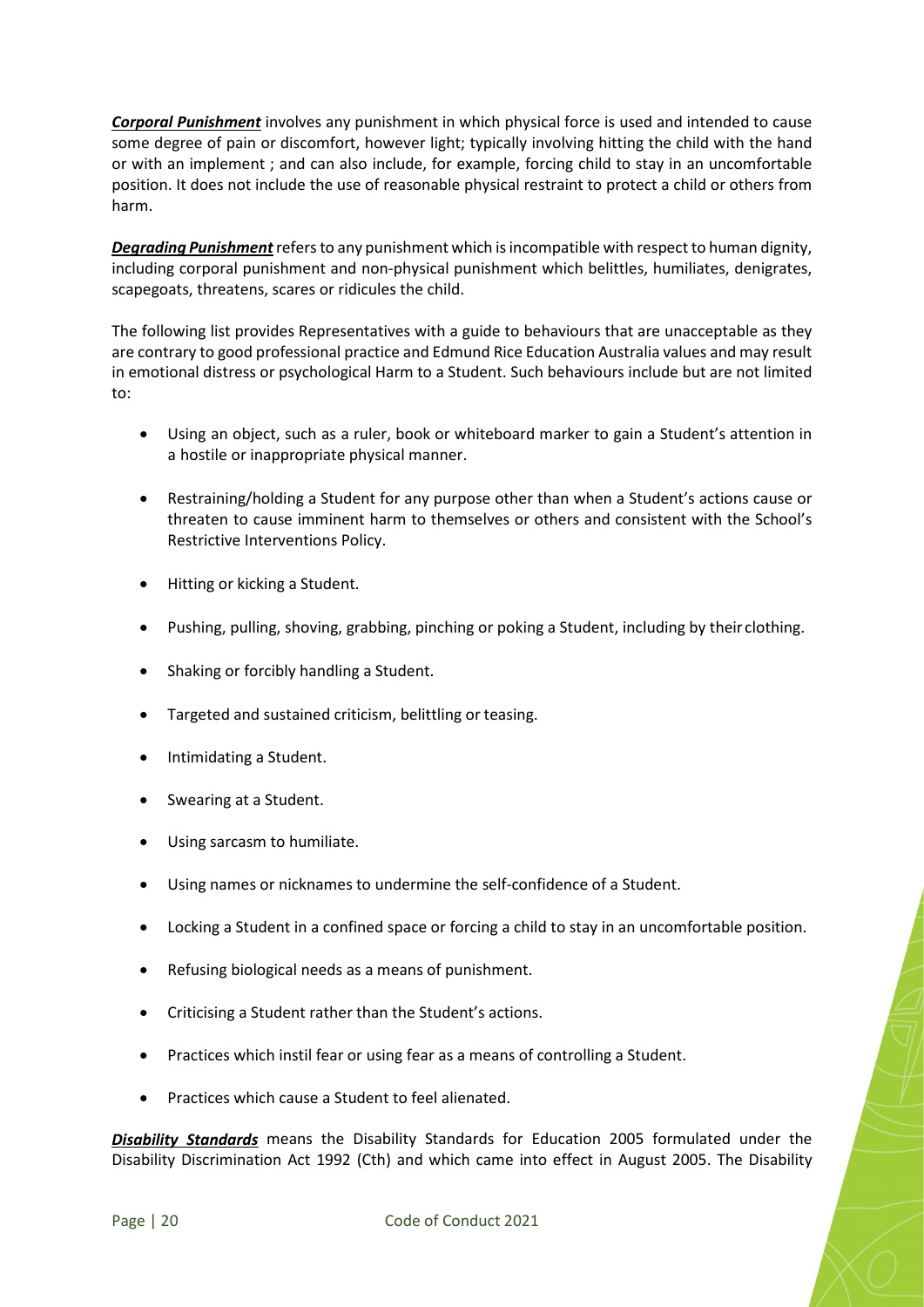Standards clarify the obligations of Schools and seek to ensure that Students with disability can access and participate in education on the same basis as other Students.

*Deputy Principal* refers to a person who is employed as a Deputy Principal of a School (or Head of Campus for a Flexible Learning Centre) and who undertakes the roles of a Deputy Principal, including those delegated by the Principal.

*Discrimination* (direct or indirect) occurs when a person is treated, or is proposed to be treated, less favourably than others because of an attribute protected by law. Attributes protected by law include:

- Sex;
- Relationship or parental status;
- Race;
- Age;
- Impairment or disability;
- Religious or political beliefs:
- Union activities;
- Gender identity;
- Sexuality (including sexual preference, transgender status or homosexuality);
- Lawful sexual activity;
- Pregnancy;
- Breastfeeding; and
- Family or carer's responsibilities.

*Duty(ies) Of Care* is a duty imposed on Edmund Rice Education Australia and its Schools by common law or by statute, or otherwise a Duty of Care which attaches personally to a Representative.

*Edmund Rice Education Australia* includes its registered Schools and early learning centres, educational facilities, national and regional offices (and any other associated entities).

*Grooming* (or Grooming Behaviours), includes actions deliberately taken with the aim of befriending and establishing an emotional connection with a Student, to lower the Student's inhibitions in preparation for sexual activity with the Student. Grooming Behaviours include:

- Persuading a Student or group of Students that they have a 'special' relationship, for exampleby:
- Spending inappropriate time with a Student;
- Inappropriately giving gifts;
- Inappropriately giving favours to them, but not other Students;
- Inappropriately allowing a Student to overstep the rules;
- Asking the Student to keep this relationship to themselves;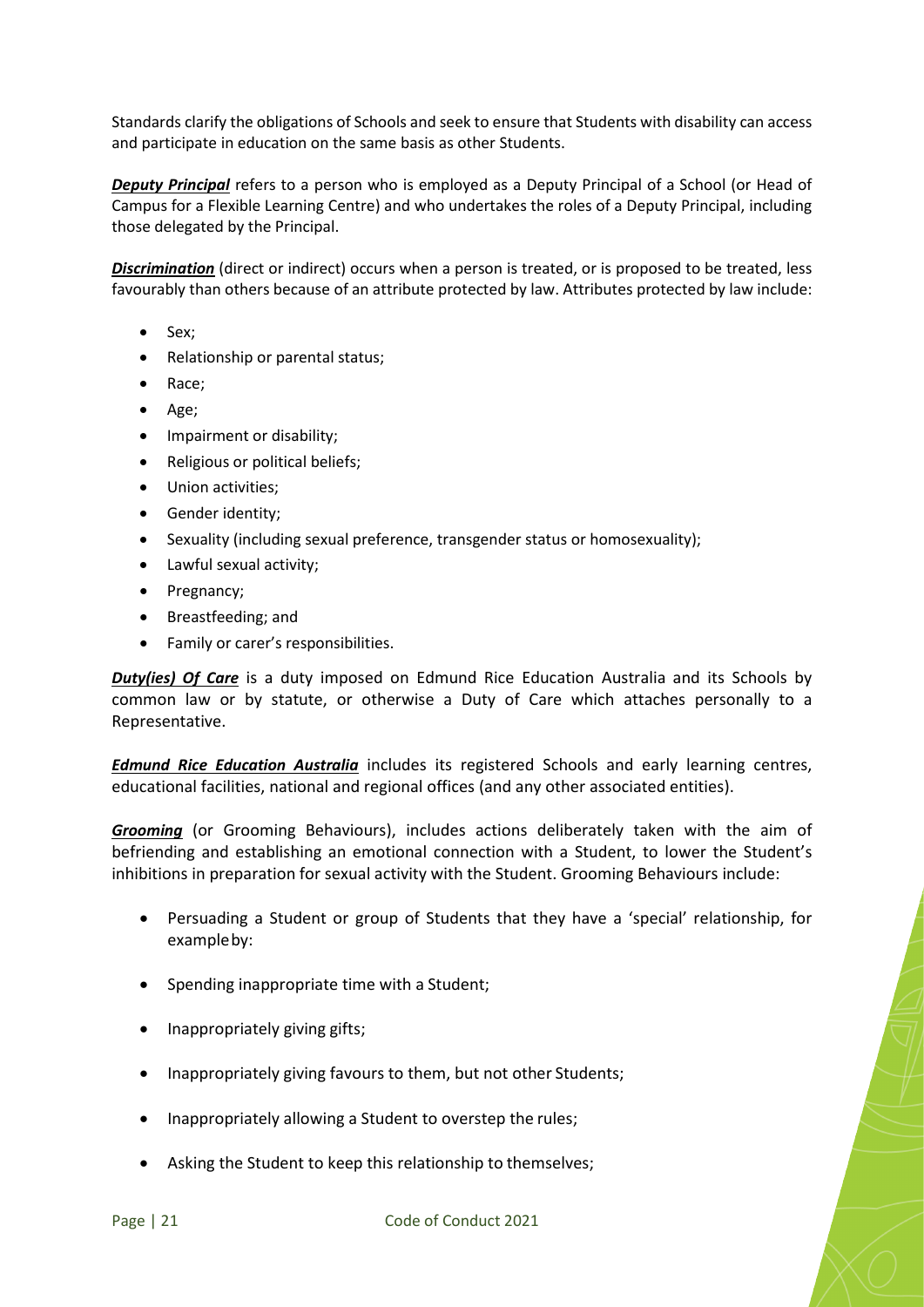- Testing boundaries, for example by:
- Undressing in front of a Student;
- Encouraging inappropriate physical contact (even where it is not overtly sexual);
- Inappropriately talking about sex;
- 'Accidental' intimate touching;
- Inappropriately extending a relationship outside of the School; and
- Inappropriate personal communication (including the use of Technology).

*Harm caused to a Student* encompasses any definitions set out in Child Protection Legislation and/or Child Protection Policy and includes:

- Child Abuse, as defined within the relevant Child Protection Program.
- Conduct by a Representative as a result of Grooming, Sexual Misconduct, a Sexual Offence or Discrimination.
- Any detrimental effect of a significant nature on the Student's physical, psychological or emotional wellbeing by any cause, other than confirmed accidental Harm not involving negligence or misconduct.
- Minor Harm that is cumulative in nature that would result in a detrimental effect of a significant nature to the Student if allowed to continue.
- Physical or emotional abuse or neglect or sexual abuse or exploitation or family violence or Student bullying or self-harm.

*Harassment* is prohibited by federal legislation, and is defined as:

- (a) Harassment in the workplace based on or linked to a person's disability or the disability of an associate; or
- (b) offensive behaviour based on racial hatred, which is defined as something done in public that offends, insults or humiliates a person or group of people because of their race, colour or national or ethnic origin.

Harassment can be a single incident and can occur even if the behaviour is not intended to offend.

*Illegal Drugs* means any mind altering or legally controlled substance. This includes any drugs listed in the Drugs Misuse Act 1986 (QLD); Drug Misuse and Trafficking Act 1985 (NSW); Drugs of Dependence Act 1989 (ACT); Drugs, Poisons and Controlled Substances Act 1981 (VIC); Misuse of Drugs Act 2001 (TAS); Controlled Substance Act 1984 (SA); Misuse of Drugs Act 1981 (WA); Misuse of Drugs Act (NT), or similar legislation relevant to any other State in Australia that Edmund Rice Education Australia may operate in, and any drugs listed in the Australian Standards 4308:2008 Procedures for specimen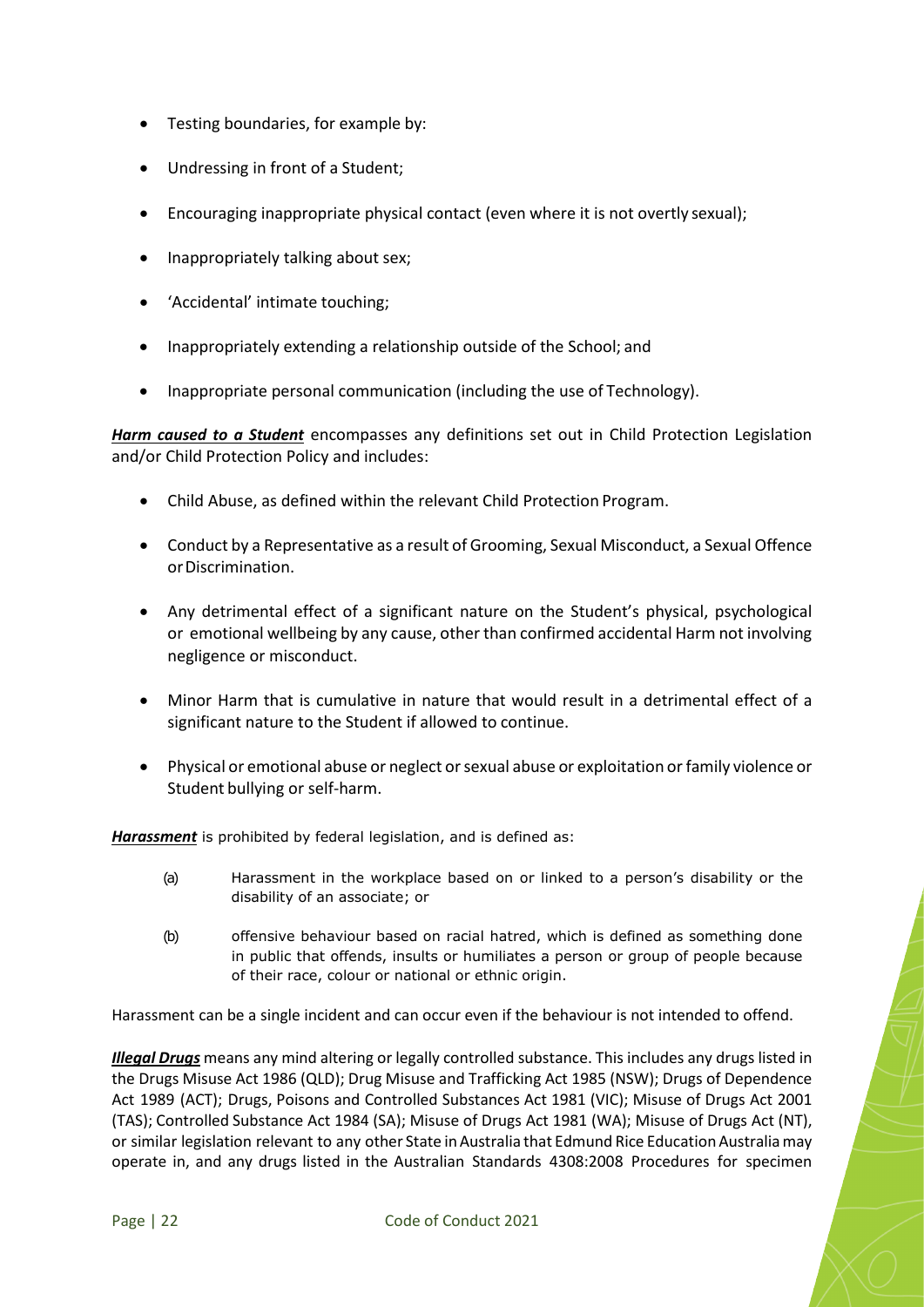collection and quantitation of drugs of abuse in urine and AS 4760:2006 Procedures for specimen collection and quantitation of drugs in oral fluid (or successor Australian Standards).

Edmund Rice Education Australia may also include drugs other than those listed in Australian Standards, such as those drugs referred to as "designer drugs", including (but not limited to) synthetic cannabinoids and herbal highs, as well as other synthetic drugs such as opioids, hallucinogens, piperazines, stimulants and sedatives in the definition of "Illegal Drugs".

*Policy(ies)* means material developed by Edmund Rice Education Australia and/or its Schools which provide policy statements, procedures and processes to be adhered to by Representatives.

*Principal* refers to a person who has delegated responsibility for the day to day operations of a particular School for which Edmund Rice Education Australia is the governing authority.

*Professional Boundaries* means parameters that describe the limits of a relationship in circumstances where one person (a Student) entrusts their welfare and safety to another person (a Representative) in circumstances where a power imbalance exists or could reasonably be perceived to exist.

*Regional Director(s)* refers to a person who is employed by Edmund Rice Education Australia and who undertakes the roles of a Regional Director. Contact details of current Regional Directors are set out in section5.5.

*School(s)* means such registered educational entities owned or operated by Edmund Rice Education Australia, which provide educational services to Students within the Edmund Rice Education Australia system (including Youth+, Flexible Learning Centres and IMCH). The Code is intended to cover all authorised activities undertaken by Schools (including but not limited to teaching, sport, excursions, camps, retreats, work experience and billeting) whether the activities are undertaken on designated School property or otherwise.

**Serious Misconduct** is the following conduct, adapted from the Fair Work Regulations 2009 (Cth) as amended, which may give Edmund Rice Education Australia or its Schools a right to immediately terminate the engagement of a Representative:

Wilful or deliberate behaviour by a Representative that is inconsistent with the continuation of the engagement. Conduct that causes serious and imminent risk to:

- The health and safety of a person (including a Student)
- The reputation, viability or profitability of Edmund Rice Education Australia or itsSchools
- The integrity of Technology of Edmund Rice Education Australia or its Schools
- Protection of intellectual property of Edmund Rice Education Australia or its entities.

The Representative, in the course of the Representative's engagement, engaging in:

- Theft
- Fraud
- Assault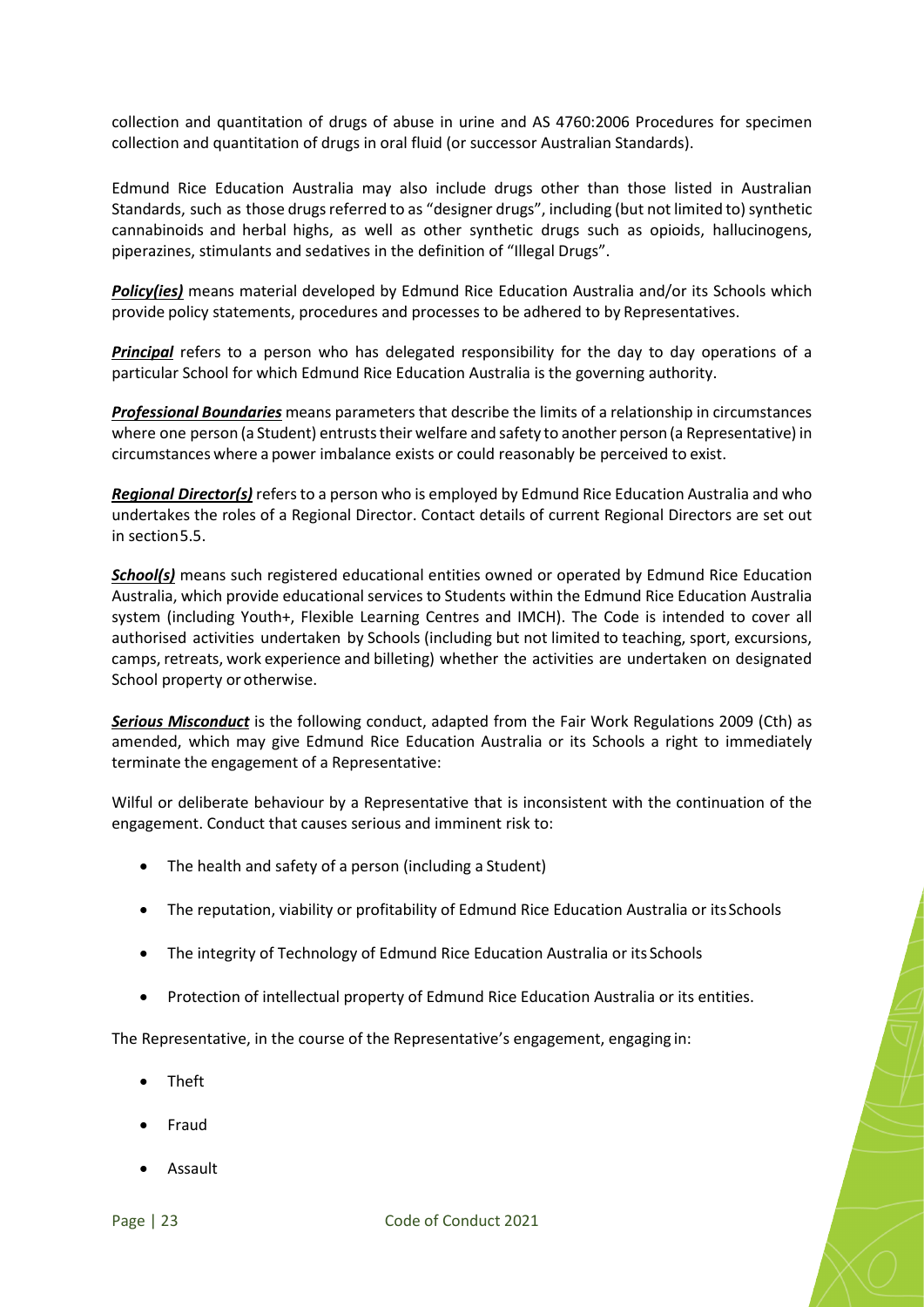- A Representative being intoxicated by alcohol or under the influence of Illegal Drugs while at Edmund Rice Education Australia, at its Schools or otherwise with a responsibility forStudents
- The refusal to carry out a lawful and reasonable instruction that is consistent with the Representative's engagement
- The Representative engaging in Discrimination, Harassment, Sexual Harassment, Workplace Bullying, Grooming, Sexual Misconduct, Sexual Offence, or causing Harm.

This definition of Serious Misconduct does not reduce the concept of Serious Misconduct as it may be defined in any contract or agreement which otherwise applies to the Representative.

*Sexual Harassment* is any unwanted or unwelcome conduct of a sexual nature, which a reasonable person would find offensive, humiliating or intimidating. A single incident is enough to constitute Sexual Harassment.

Sexual Harassment may be physical, verbal or written and includes:

- Staring or leering;
- Unnecessary familiarity, such as deliberately brushing up against a person or unwelcome touching;
- Suggestive comments or jokes;
- Insults or taunts of a sexual nature;
- Intrusive questions or statements about a person's private life;
- Displaying posters, magazines or screen savers of a sexual nature;
- Sending sexually explicit emails or text messages;
- Inappropriate advances on social networking sites;
- Accessing sexually explicit internet sites;
- Requests for sex or repeated unwanted requests to go out on dates;
- Behaviour that may also be considered to be an offence under criminal law, such as physical assault, indecent exposure, sexual assault, stalking or obscene communications; and
- Any of the above behaviours or conduct carried out using any Technology, including social media.

*Sexual Misconduct* incudes but is not limited to:

- Crossing Professional Boundaries, for example:
- Inappropriate, overly personal or intimate relationship with, or conduct towards, a Student:
- Sexually explicit comments and other overtly sexual behaviour, for example: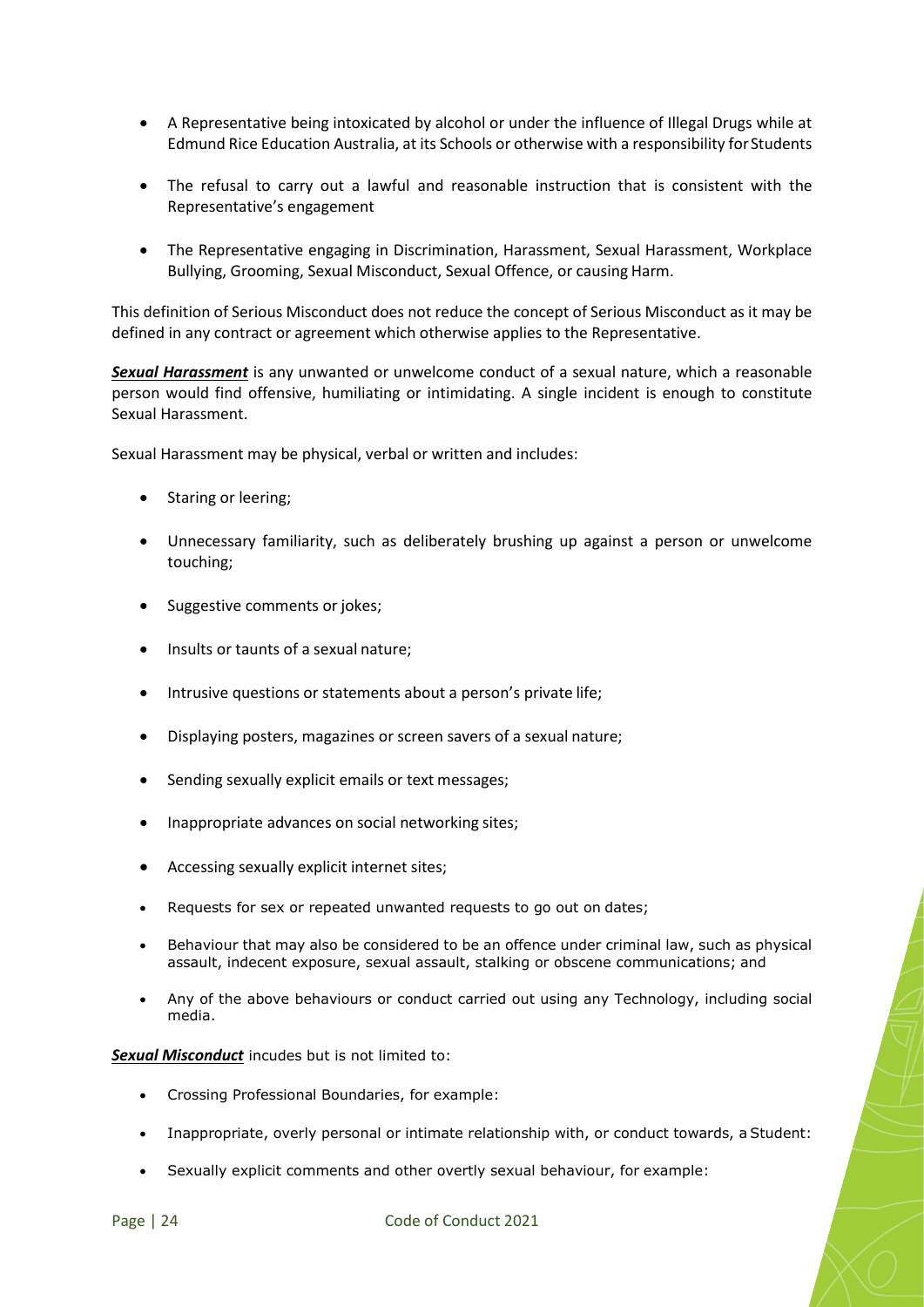- Sexual exhibitionism;
- Inappropriate conversations of a sexual nature with a Student;
- Unwarranted and inappropriate touching involving a Student;
- Personal correspondence or communications (including through any Technology) with a Student in respect of a Representative's romantic, intimate or sexual feelings for a Student;
- Suggestive remarks or actions of a sexual nature to or within the hearing or presence of a Student;
- Obscene gestures, language, or jokes containing sexual references (whether in person or communicated via any Technology), or deliberately exposing Students to sexual behaviour of others, other than in the case of prescribed curriculum material in which sexual themes are contextual;
- Possession, distribution or display of pornography;
- Encouraging or failing to discourage romantic or inappropriate advances by a Student;
- Any form of Sexual Offence.

NB. Should any Student engage, or attempt to engage, in inappropriate behaviour of a sexual nature with a Representative, then immediate steps must be taken to discourage the Student and the matter should be immediately reported to the Child Safety Officer and/or the Principal.

**Sexual Offence** means any criminal offence involving a sexual element that is committed against, with or in the presence of a child, including but not limited to:

- Indecent assault;
- Sexual assault and sexual abuse;
- Aggravated sexual assault;
- Sexual intercourse and attempted sexual intercourse;
- Possession/dissemination/production of child pornography or child abuse material;
- Using children to produce pornography;
- Grooming or Grooming Behaviours, including procuring children under the age of 16 years for unlawful sexual activity.

All cases of Sexual Offence, or breaches of Child Protection Policies or Child Protection Legislation, also constitute Serious Misconduct.

**Student(s)** means any person enrolled as a Student at a School (including Youth+, a Flexible Learning Centre or IMCH) regardless of the age of the Student.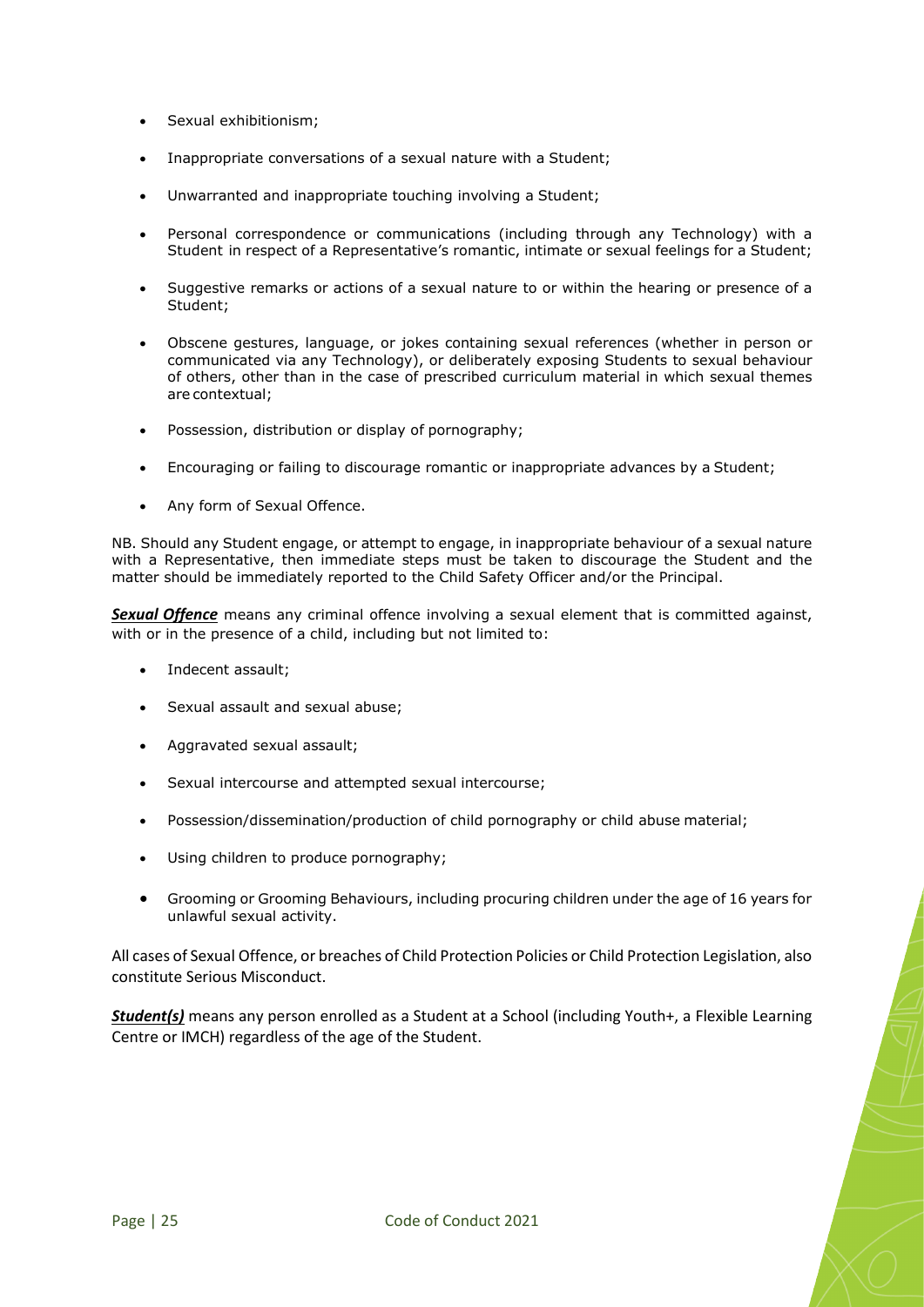*Technology* includes, without limiting its ordinary meaning, information and communication technologies (ICT), communication devices, storage devices or applications, encompassing: radio, television, mobile phones, computer (Laptops, Tablets), data storage, printers, faxes and network hardware and software, satellite systems and all other digital communications, as well as the various services and applications associated with them, such as web-based and mobile technologies (ie. text and video messages, email, social media, file sharing, online data storage and videoconferencing).

*The Charter* means the statement of Touchstones proclaimed on 11 September 2017, for all Edmund Rice Education Australia Schools and educational entities giving ideals authentically linked with the charism of Blessed Edmund Rice and which underpin the ministry of Edmund Rice Education Australia Schools and educational endeavours.

*Vexatious Complaints* are written or verbal reports of alleged improper conduct made to an authority intending the report to be acted upon, where there is a demonstrated absence of reasonable grounds for suspecting the improper conduct, and the report is made to cause distress, embarrassment or stress.

*Representative(s)* are persons involved in Edmund Rice Education Australia and its Schools, Flexible Learning Centres and IMCH as:

- Full time, part time, casual or fixed term employees;
- Supply, relief, aide, volunteer, placed or work experience teachers;
- Support and administration staff;
- Contractors or sub-contractors;
- Volunteers;
- Members of School and Flexi Network Advisory Councils; and
- Members of the Board and Council of Edmund Rice Education Australia.

*Workplace Bullying* is repeated unreasonable behaviour directed towards a person, or a group of persons, that causes a risk to health and safety. Unreasonable behaviour means behaviour that a reasonable person, having regard to the circumstances, may consider unreasonable, for example because the behaviour is victimising, humiliating, undermining or threatening, and may include:

- Putting Representatives through "initiation rituals";
- Verbal abuse, threats, sarcasm or other forms of demeaning or intimidating language or communication;
- Constant unwarranted negative criticism or "nit-picking";
- Threatening to take unjustified action against a person unless they comply with unreasonable requests;
- Deliberately isolating a Representative by refusing to talk to or interact with them.
- Reasonable management action carried out in a reasonable manner is not Workplace Bullying.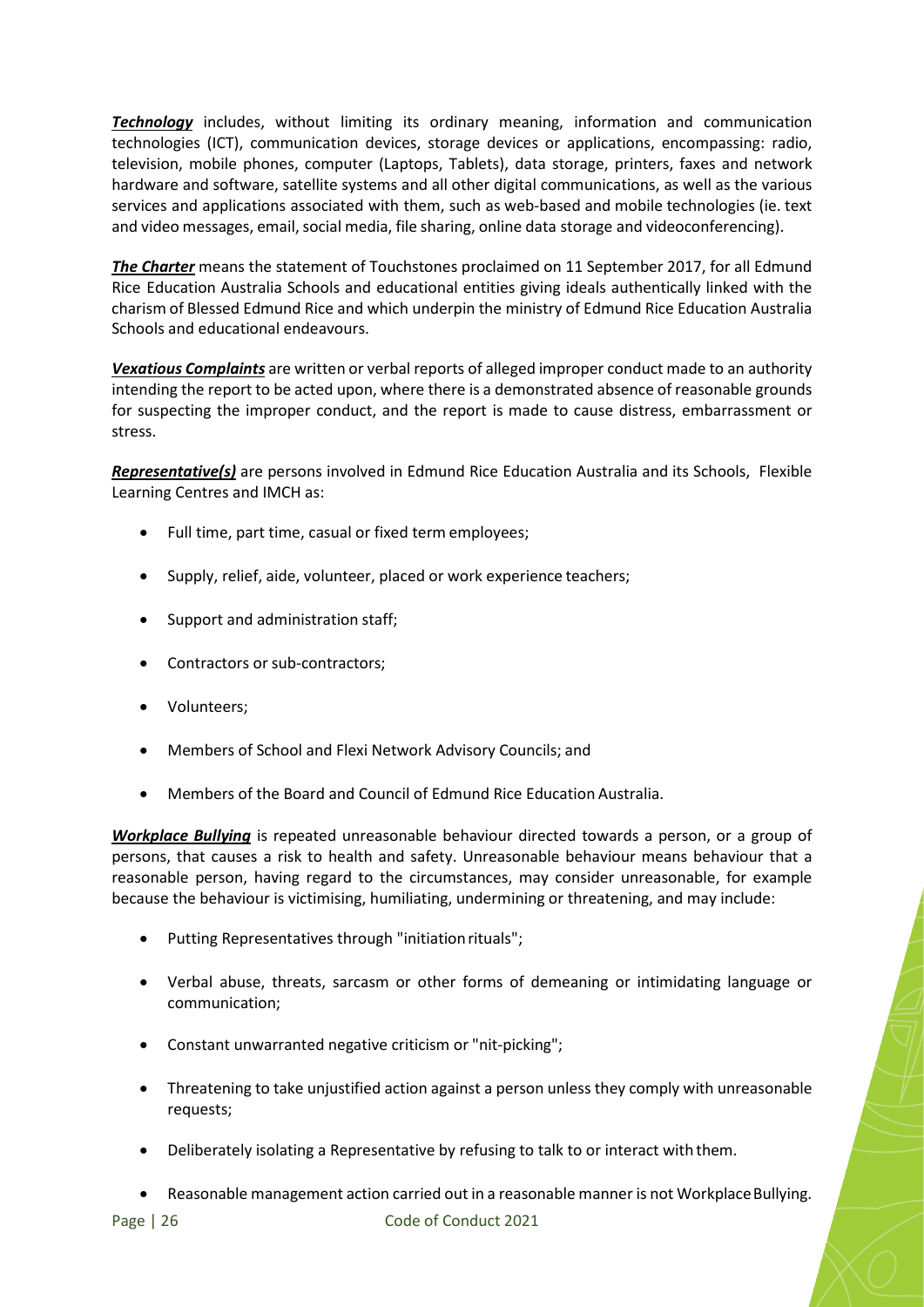# <span id="page-27-0"></span>Policy Checklist

Policies to which the Code refers, or which may constitute a School's Child Protection / Child Safeguarding Policy, may include:

- Child Protection and Safety
- Child Protection Reportable Conduct of Staff, Volunteers and Others
- Conflicts of Interest
- EREA Statement of Commitment to Child Safety Mandatory Reporting
- One:One Interactions with Students (Working Alone With Students)
- Protective Practices
- Student Duty of Care
- Student Code of Conduct
- Parent Code of Conduct

Policies to which the Code refers, or which may otherwise apply to Representatives, may include:

- Acceptable Use (of Resources, of Technology)
- Alcohol
- Coaching
- Complaints Handling
- Cyberbullying
- Discipline
- •
- Dress
- Drugs
- Excursion
- Pastoral Care
- Social Media Acceptable Usage (School and Personal)
- Student Management
- Technology
- Tobacco
- Transport
- Tutoring
- Workplace Bullying, Discrimination and Harassment

(This list is non-exhaustive.)

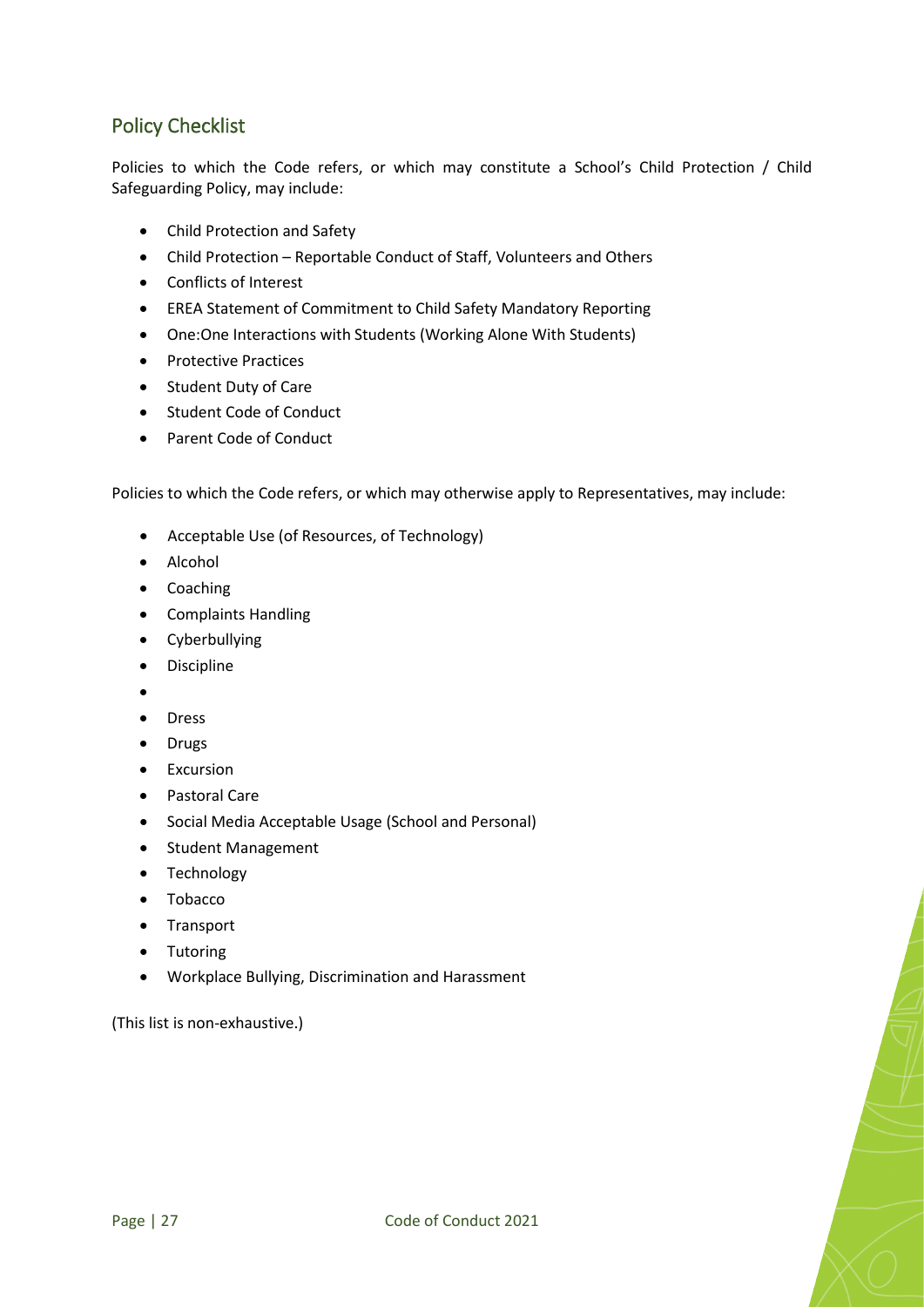# <span id="page-28-0"></span>Reference List

The following material may provide context to provisions within the Code and may be accessed by Representatives as set out below:

- Integrity of the Service in the Church: [http://www.catholic.org.au](http://www.catholic.org.au/)
- The Charter of Edmund Rice Education Australia: [http://www.erea.edu.au/about-us/the](http://www.erea.edu.au/about-us/the-charter)[charter](http://www.erea.edu.au/about-us/the-charter)
- United Nations Convention on The Rights Of The Child: <http://www.ohchr.org/EN/ProfessionalInterest/Pages/CRC.aspx>
- Alice Springs (Mparntwe) Education Declaration (2019): [https://www.dese.gov.au/uncategorised/resources/alice-springs-mparntwe-education](https://www.dese.gov.au/uncategorised/resources/alice-springs-mparntwe-education-declaration)[declaration](https://www.dese.gov.au/uncategorised/resources/alice-springs-mparntwe-education-declaration)

The following resources may provide further context to provisions within the Code, as is relevant in each State and Territory, and may be accessed by Representatives as set out below:

#### **Queensland**

• Brisbane Catholic Education: <http://www.bne.catholic.edu.au/> Education Queensland: <http://education.qld.gov.au/>

#### **New South Wales**

• Catholic Education Office Sydney: <http://www.ceosyd.catholic.edu.au/> Education and Communities[: http://www.dec.nsw.gov.au/](http://www.dec.nsw.gov.au/)

#### **Victoria**

- Catholic Education Melbourne:<http://www.ceomelb.catholic.edu.au/>
- Department of Education and Early Childhood Development: <http://www.education.vic.gov.au/> South Australia
- Catholic Education SA[: http://www.cesa.catholic.edu.au/](http://www.cesa.catholic.edu.au/)
- Department for Education and Children's Services[: http://www.decd.sa.gov.au/](http://www.decd.sa.gov.au/)

#### **Western Australia**

- Catholic Education Office of Western Australia:<http://internet.ceo.wa.edu.au/> Department of Education[: http://www.det.wa.edu.au/](http://www.det.wa.edu.au/)
- Tasmania
- Tasmanian Catholic Education Office: <http://www.catholic.tas.edu.au/> Department of Education:<http://www.education.tas.gov.au/> Australia Capital Territory
- Catholic Education Office: <http://www.ceocg.catholic.edu.au/> Education and Training Directorate[: http://www.det.act.gov.au/](http://www.det.act.gov.au/) Northern Territory
- Department of Education and Children's Services:<http://www.education.nt.gov.au/>

The material in this does not form a provision of the Code unless explicitly provided for in the Code.